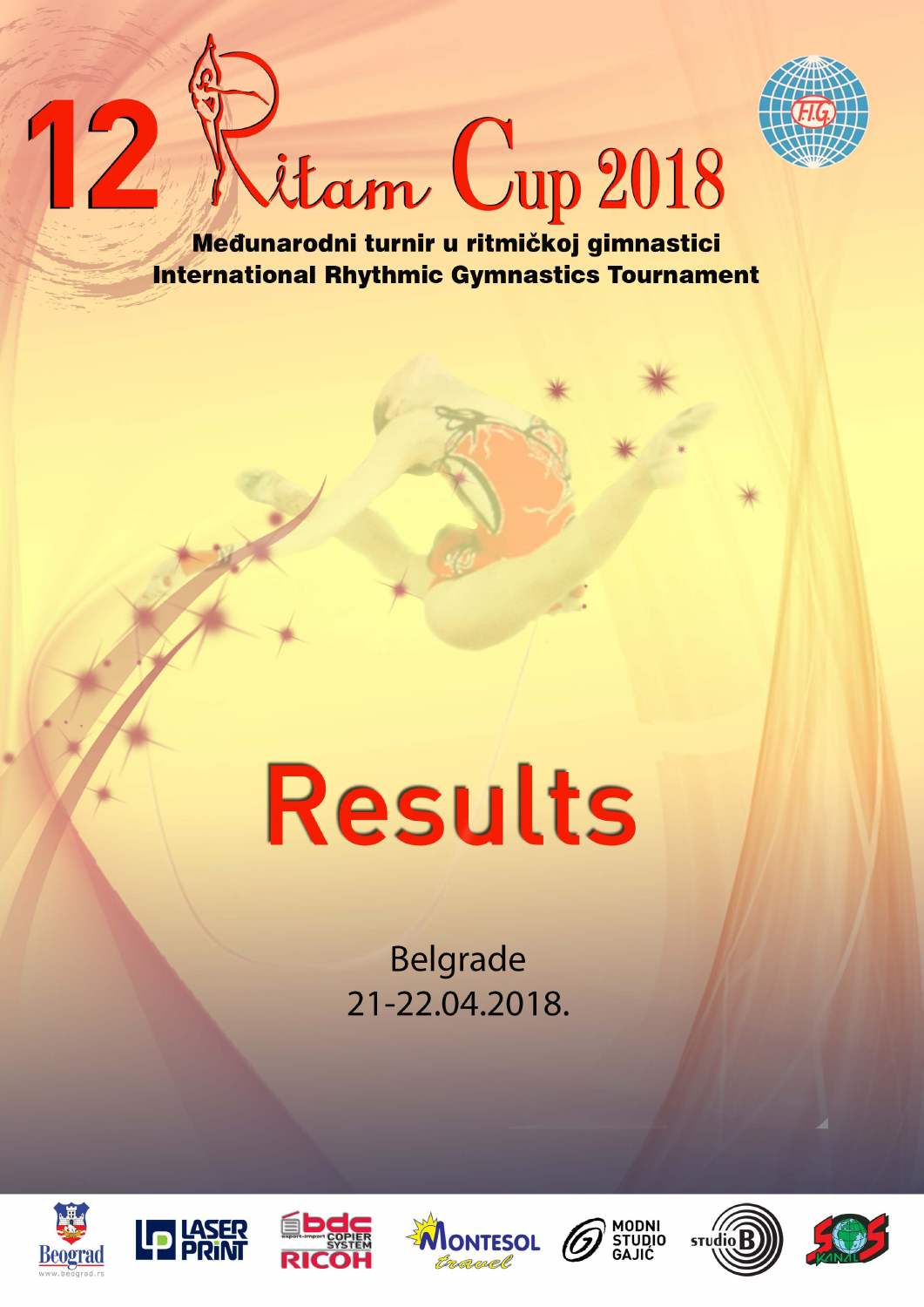|                | <b>RITAM CUP 2018.</b><br><b>Category - FIG Seniors</b><br>Belgrade, 21-22.04.2018. |                              |              |                | <b>APPARATUS</b> |                |              |                |              |                |               |  |  |
|----------------|-------------------------------------------------------------------------------------|------------------------------|--------------|----------------|------------------|----------------|--------------|----------------|--------------|----------------|---------------|--|--|
| Rank           | Gymnast                                                                             | Country/Team                 | <b>Total</b> |                | <b>HOOP</b>      |                | <b>BALL</b>  |                | <b>CLUBS</b> |                | <b>RIBBON</b> |  |  |
|                |                                                                                     |                              |              | Rank           | <b>Score</b>     | Rank           | <b>Score</b> | Rank           | <b>Score</b> | Rank           | <b>Score</b>  |  |  |
| 1              | Polina Khonina                                                                      | <b>RUS Federation</b>        | 66,000       | $\overline{2}$ | 17,000           | 1              | 18,500       | $\overline{2}$ | 16,500       | 5              | 14,000        |  |  |
| $\mathbf{2}$   | <b>Polina Orlova</b>                                                                | <b>RUS Federation</b>        | 64,500       | 3              | 16,850           | 3              | 15,850       |                | 16,900       | $\mathfrak{p}$ | 14,900        |  |  |
| 3              | Anna Sokolova                                                                       | <b>RUS Federation</b>        | 62,650       | $\mathbf{1}$   | 17,050           | $\overline{2}$ | 16,200       | $\overline{7}$ | 14,300       |                | 15,100        |  |  |
| 4              | <b>Marina Ivanova</b>                                                               | <b>BUL Trakia</b>            | 59,550       | 5              | 15,350           | 5              | 14,900       | 6              | 14,550       | 3              | 14,750        |  |  |
| 5              | Nastasija Gvozdić                                                                   | <b>SRB Federation</b>        | 58,300       | 6              | 14,700           | 4              | 14,950       | 5              | 15,100       | $\overline{7}$ | 13,550        |  |  |
| 6              | Anastasiia Voishcheva                                                               | <b>RUS DYSH Ynost Moscvi</b> | 55,800       | 4              | 16,750           | 18             | 9,200        | 4              | 15,150       | 4              | 14,700        |  |  |
| $\overline{7}$ | <b>Biliyana Pisova</b>                                                              | <b>BUL Levski Triadiza</b>   | 55,350       | 8              | 13,850           | 6              | 14,350       | 3              | 15,400       | 9              | 11,750        |  |  |
| 8              | <b>Maria Angelova</b>                                                               | <b>BUL Etar Elit</b>         | 53,900       | 10             | 12,550           | $\overline{7}$ | 13,900       | 8              | 13,800       | 6              | 13,650        |  |  |
| 9              | Aleksandra Kochergina                                                               | <b>RUS ORC Krasnodar</b>     | 53,300       | $\overline{7}$ | 14,600           | 13             | 12,350       | 9              | 13,600       | 8              | 12,750        |  |  |
| 10             | Jelisaveta Mitrović                                                                 | <b>SRB Federation</b>        | 48,400       | 11             | 12,200           | 9              | 13,050       | 12             | 12,050       | 14             | 11,100        |  |  |
| 11             | Marieta Ivanova                                                                     | <b>BUL Trakia</b>            | 47,800       | 16             | 11,050           | 8              | 13,450       | 11             | 12,200       | 14             | 11,100        |  |  |
| 12             | Aja Jerman Bukavec                                                                  | <b>SLO Federacija</b>        | 47,550       | 9              | 13,300           | 15             | 11.650       | 14             | 11,050       | 12             | 11,550        |  |  |
| 13             | Anastasia Pogyaji                                                                   | <b>CYP Melissanides</b>      | 47,350       | 15             | 11,600           | 14             | 11,750       | 10             | 12,400       | 11             | 11,600        |  |  |
| 14             | <b>Adriana Timkova</b>                                                              | <b>CZE Tart</b>              | 45,550       | 14             | 11,700           | 12             | 12,450       | 17             | 10,100       | 13             | 11,300        |  |  |
| 15             | Emilia Sklyarova                                                                    | <b>RUS ORC Krasnodar</b>     | 44.750       | 18             | 10,050           | 10             | 12,850       | 16             | 10,200       | 10             | 11,650        |  |  |
| 16             | <b>Beatrice Gerylite</b>                                                            | <b>LTU Federation</b>        | 44,000       | 12             | 12,050           | 11             | 12,750       | 13             | 11,850       | 19             | 7,350         |  |  |
| 17             | Anastasia Ioannidou                                                                 | <b>CYP Melissanides</b>      | 43,300       | 17             | 10,750           | 16             | 10,900       | 15             | 10,650       | 16             | 11,000        |  |  |
| 18             | <b>Winny He</b>                                                                     | <b>SWE Federation</b>        | 41,350       | 13             | 12,000           | 19             | 8,900        | 18             | 9,750        | 17             | 10,700        |  |  |
| 19             | Nađa Vlahović                                                                       | <b>SRB Ritam</b>             | 34,000       | 20             | 9,400            | 20             | 8,200        | 19             | 8,250        | 18             | 8,150         |  |  |
| 20             | Ajša Mujačić                                                                        | <b>BIH Federation</b>        | 33,000       | 19             | 9,800            | 17             | 10,050       | 20             | 6,200        | 20             | 6,950         |  |  |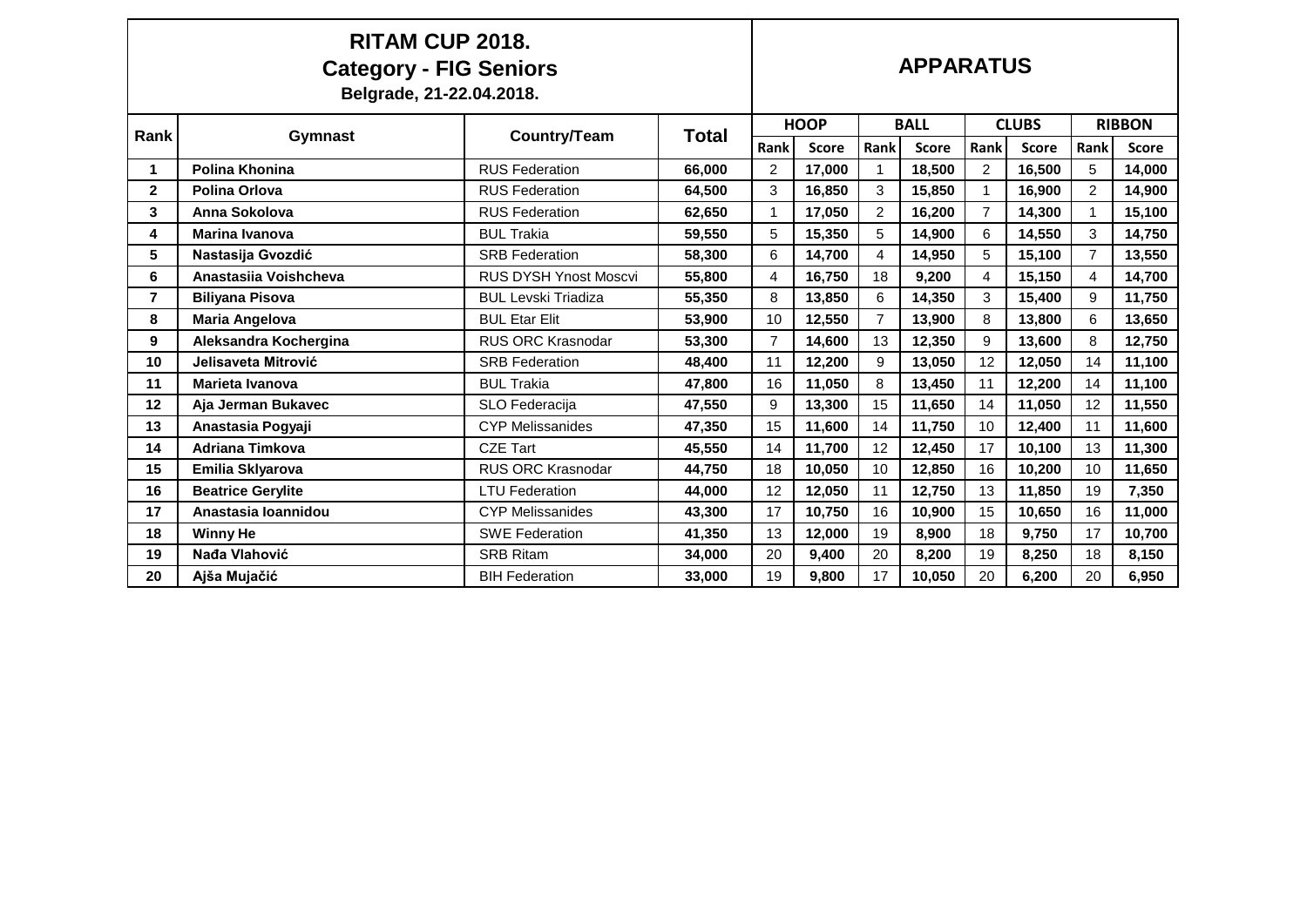# **HOOP**

| Rank           | Gymnast                  | Country/Team                 | <b>Score</b> | D     | E     | P    |
|----------------|--------------------------|------------------------------|--------------|-------|-------|------|
| 1              | Anna Sokolova            | <b>RUS Federation</b>        | 17,050       | 9,100 | 7,950 |      |
| 2              | Polina Khonina           | <b>RUS Federation</b>        | 17,000       | 9,000 | 8,000 |      |
| 3              | Polina Orlova            | <b>RUS Federation</b>        | 16,850       | 8,600 | 8,250 |      |
| 4              | Anastasiia Voishcheva    | <b>RUS DYSH Ynost Moscvi</b> | 16,750       | 8,700 | 8,050 |      |
| 5              | Marina Ivanova           | <b>BUL Trakia</b>            | 15,350       | 8,200 | 7,150 |      |
| 6              | Nastasija Gvozdić        | <b>SRB Federation</b>        | 14,700       | 7,900 | 6,800 |      |
| $\overline{7}$ | Aleksandra Kochergina    | RUS ORC Krasnodar            | 14,600       | 8,100 | 6,550 | 0,05 |
| 8              | <b>Biliyana Pisova</b>   | <b>BUL Levski Triadiza</b>   | 13,850       | 7,000 | 6,850 |      |
| 9              | Aja Jerman Bukavec       | SLO Federacija               | 13,300       | 6,200 | 7,100 |      |
| 10             | <b>Maria Angelova</b>    | <b>BUL Etar Elit</b>         | 12,550       | 7,000 | 6,150 | 0,60 |
| 11             | Jelisaveta Mitrović      | <b>SRB Federation</b>        | 12,200       | 6,200 | 6,000 |      |
| 12             | <b>Beatrice Gerylite</b> | <b>LTU Federation</b>        | 12,050       | 5,400 | 6,750 | 0,10 |
| 13             | <b>Winny He</b>          | <b>SWE Federation</b>        | 12,000       | 6,000 | 6,000 |      |
| 14             | <b>Adriana Timkova</b>   | <b>CZE Tart</b>              | 11,700       | 6,100 | 5,600 |      |
| 15             | Anastasia Pogyaji        | <b>CYP Melissanides</b>      | 11,600       | 5,900 | 5,700 |      |
| 16             | Marieta Ivanova          | <b>BUL Trakia</b>            | 11,050       | 5,700 | 5,350 |      |
| 17             | Anastasia Ioannidou      | <b>CYP Melissanides</b>      | 10,750       | 5,100 | 5,650 |      |
| 18             | Emilia Sklyarova         | <b>RUS ORC Krasnodar</b>     | 10,050       | 5,700 | 4,400 | 0,05 |
| 19             | Ajša Mujačić             | <b>BIH Federation</b>        | 9,800        | 4,100 | 5,700 |      |
| 20             | Nađa Vlahović            | <b>SRB Ritam</b>             | 9,400        | 4,700 | 4,750 | 0,05 |

## **BALL**

| Rank         | <b>Gymnast</b>           | Country/Team                 | <b>Score</b> | D      | Е     | Р    |
|--------------|--------------------------|------------------------------|--------------|--------|-------|------|
| 1            | Polina Khonina           | <b>RUS Federation</b>        | 18,500       | 10,000 | 8,500 |      |
| $\mathbf{2}$ | Anna Sokolova            | <b>RUS Federation</b>        | 16,200       | 8,200  | 8,000 |      |
| 3            | Polina Orlova            | <b>RUS Federation</b>        | 15,850       | 8,700  | 7,150 |      |
| 4            | Nastasija Gvozdić        | <b>SRB Federation</b>        | 14,950       | 8,000  | 6,950 |      |
| 5            | <b>Marina Ivanova</b>    | <b>BUL Trakia</b>            | 14,900       | 7,500  | 7,400 |      |
| 6            | <b>Biliyana Pisova</b>   | <b>BUL Levski Triadiza</b>   | 14,350       | 8,500  | 5,850 |      |
| 7            | <b>Maria Angelova</b>    | <b>BUL Etar Elit</b>         | 13,900       | 6,900  | 7,000 |      |
| 8            | Marieta Ivanova          | <b>BUL Trakia</b>            | 13,450       | 7,000  | 6,500 | 0,05 |
| 9            | Jelisaveta Mitrović      | <b>SRB Federation</b>        | 13,050       | 6,200  | 6,850 |      |
| 10           | Emilia Sklyarova         | RUS ORC Krasnodar            | 12,850       | 6,800  | 6,050 |      |
| 11           | <b>Beatrice Gerylite</b> | <b>LTU Federation</b>        | 12,750       | 6,800  | 5,950 |      |
| 12           | <b>Adriana Timkova</b>   | <b>CZE Tart</b>              | 12,450       | 6,300  | 6,150 |      |
| 13           | Aleksandra Kochergina    | RUS ORC Krasnodar            | 12,350       | 7,100  | 5,700 | 0,45 |
| 14           | Anastasia Pogyaji        | <b>CYP Melissanides</b>      | 11,750       | 6,300  | 5,450 |      |
| 15           | Aja Jerman Bukavec       | SLO Federacija               | 11,650       | 6,300  | 5,350 |      |
| 16           | Anastasia Ioannidou      | <b>CYP Melissanides</b>      | 10,900       | 5,700  | 5,200 |      |
| 17           | Ajša Mujačić             | <b>BIH Federation</b>        | 10,050       | 4,400  | 5,650 |      |
| 18           | Anastasiia Voishcheva    | <b>RUS DYSH Ynost Moscvi</b> | 9,200        | 5,700  | 4,700 | 1,20 |
| 19           | <b>Winny He</b>          | <b>SWE Federation</b>        | 8,900        | 4,700  | 4,500 | 0,30 |
| 20           | Nađa Vlahović            | <b>SRB Ritam</b>             | 8,200        | 4,000  | 4,200 |      |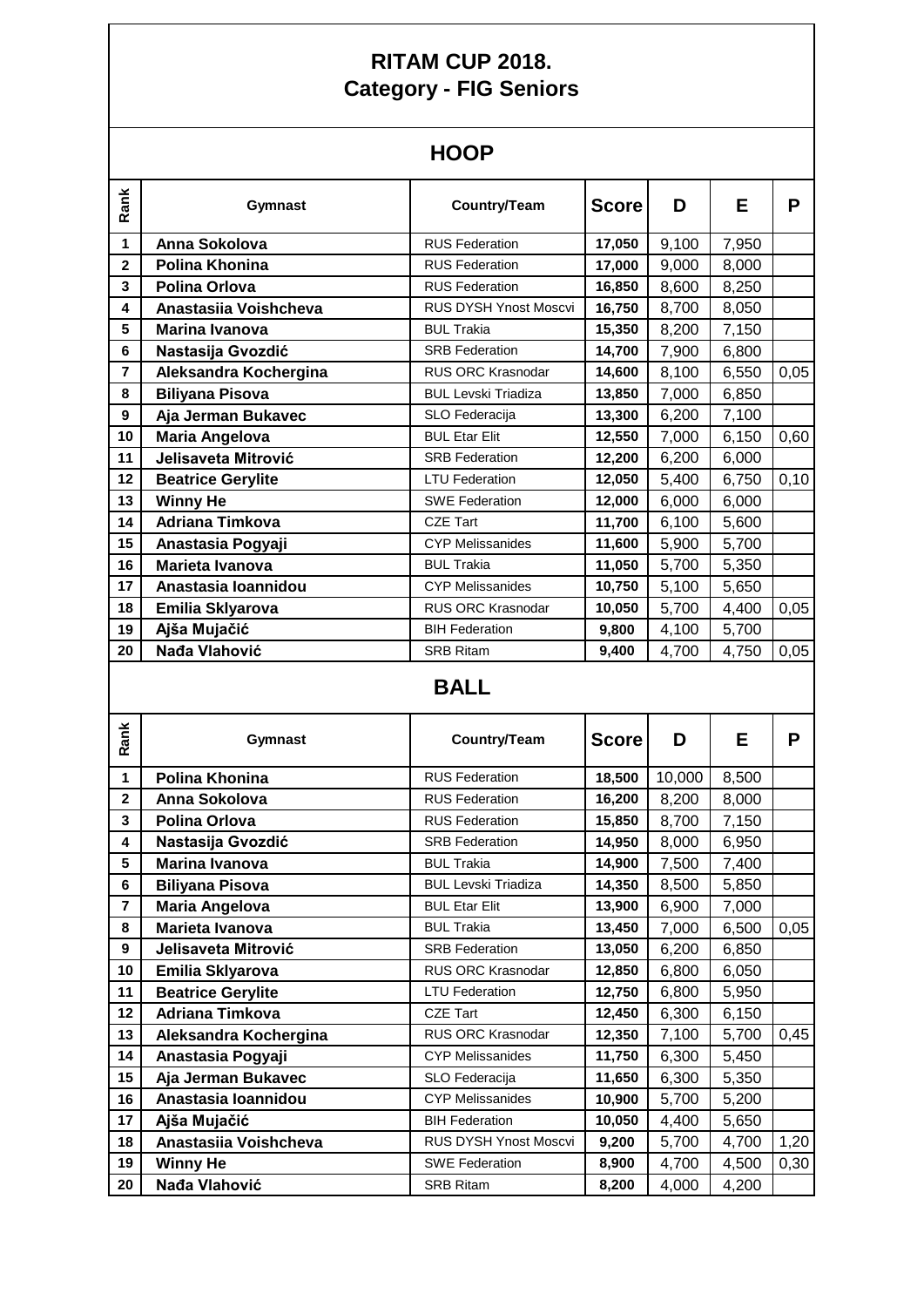|                         |                          | <b>RITAM CUP 2018.</b><br><b>Category - FIG Seniors</b> |              |       |       |      |
|-------------------------|--------------------------|---------------------------------------------------------|--------------|-------|-------|------|
|                         |                          | <b>CLUBS</b>                                            |              |       |       |      |
| Rank                    | Gymnast                  | Country/Team                                            | <b>Score</b> | D     | E     | P    |
| 1                       | Polina Orlova            | <b>RUS Federation</b>                                   | 16,900       | 8,800 | 8,100 |      |
| $\mathbf 2$             | Polina Khonina           | <b>RUS Federation</b>                                   | 16,500       | 8,800 | 7,700 |      |
| 3                       | <b>Biliyana Pisova</b>   | <b>BUL Levski Triadiza</b>                              | 15,400       | 8,200 | 7,200 |      |
| 4                       | Anastasiia Voishcheva    | <b>RUS DYSH Ynost Moscvi</b>                            | 15,150       | 7,900 | 7,250 |      |
| 5                       | Nastasija Gvozdić        | <b>SRB Federation</b>                                   | 15,100       | 8,000 | 7,100 |      |
| 6                       | Marina Ivanova           | <b>BUL Trakia</b>                                       | 14,550       | 7,900 | 6,650 |      |
| 7                       | Anna Sokolova            | <b>RUS Federation</b>                                   | 14,300       | 8,100 | 6,200 |      |
| 8                       | <b>Maria Angelova</b>    | <b>BUL Etar Elit</b>                                    | 13,800       | 6,800 | 7,000 |      |
| $\boldsymbol{9}$        | Aleksandra Kochergina    | RUS ORC Krasnodar                                       | 13,600       | 7,700 | 6,050 | 0,15 |
| 10                      | Anastasia Pogyaji        | <b>CYP Melissanides</b>                                 | 12,400       | 7,000 | 5,400 |      |
| 11                      | Marieta Ivanova          | <b>BUL Trakia</b>                                       | 12,200       | 7,000 | 5,200 |      |
| 12                      | Jelisaveta Mitrović      | <b>SRB Federation</b>                                   | 12,050       | 6,100 | 5,950 |      |
| 13                      | <b>Beatrice Gerylite</b> | <b>LTU Federation</b>                                   | 11,850       | 6,000 | 5,850 |      |
| 14                      | Aja Jerman Bukavec       | SLO Federacija                                          | 11,050       | 6,000 | 5,050 |      |
| 15                      | Anastasia Ioannidou      | <b>CYP Melissanides</b>                                 | 10,650       | 5,300 | 5,350 |      |
| 16                      | Emilia Sklyarova         | <b>RUS ORC Krasnodar</b>                                | 10,200       | 5,200 | 5,050 | 0,05 |
| 17                      | <b>Adriana Timkova</b>   | <b>CZE Tart</b>                                         | 10,100       | 5,300 | 4,800 |      |
| 18                      | <b>Winny He</b>          | <b>SWE Federation</b>                                   | 9,750        | 4,800 | 4,950 |      |
| 19                      | Nađa Vlahović            | <b>SRB Ritam</b>                                        | 8,250        | 4,200 | 4,050 |      |
| 20                      | Ajša Mujačić             | <b>BIH Federation</b>                                   | 6,200        | 3,500 | 2,700 |      |
|                         |                          | <b>RIBBON</b>                                           |              |       |       |      |
| Rank                    | Gymnast                  | Country/Team                                            | <b>Score</b> | D     | E     | P    |
| 1                       | Anna Sokolova            | <b>RUS Federation</b>                                   | 15,100       | 7,900 | 7,500 | 0,30 |
| $\overline{\mathbf{2}}$ | Polina Orlova            | <b>RUS Federation</b>                                   | 14,900       | 7,300 | 7,600 |      |
| 3                       | <b>Marina Ivanova</b>    | <b>BUL Trakia</b>                                       | 14,750       | 7,600 | 7,150 |      |
| 4                       | Anastasiia Voishcheva    | RUS DYSH Ynost Moscvi                                   | 14,700       | 7,200 | 7,500 |      |
| 5                       | Polina Khonina           | <b>RUS Federation</b>                                   | 14,000       | 7,300 | 6,700 |      |
| 6                       | Maria Angelova           | <b>BUL Etar Elit</b>                                    | 13,650       | 6,500 | 7,150 |      |
| 7                       | Nastasija Gvozdić        | <b>SRB Federation</b>                                   | 13,550       | 6,800 | 6,750 |      |
| 8                       | Aleksandra Kochergina    | RUS ORC Krasnodar                                       | 12,750       | 7,200 | 5,550 |      |
| 9                       | <b>Biliyana Pisova</b>   | <b>BUL Levski Triadiza</b>                              | 11,750       | 5,800 | 5,950 |      |
| 10                      | Emilia Sklyarova         | RUS ORC Krasnodar                                       | 11,650       | 6,400 | 5,250 |      |
| 11                      | Anastasia Pogyaji        | <b>CYP Melissanides</b>                                 | 11,600       | 5,500 | 6,100 |      |
| 12                      | Aja Jerman Bukavec       | SLO Federacija                                          | 11,550       | 5,600 | 5,950 |      |
| 13                      | Adriana Timkova          | CZE Tart                                                | 11,300       | 5,800 | 5,500 |      |
| 14                      | Marieta Ivanova          | <b>BUL Trakia</b>                                       | 11,100       | 6,000 | 5,100 |      |
| 14                      | Jelisaveta Mitrović      | <b>SRB Federation</b>                                   | 11,100       | 5,500 | 5,600 |      |
| 16                      | Anastasia Ioannidou      | <b>CYP Melissanides</b>                                 | 11,000       | 5,400 | 5,600 |      |
| 17                      | <b>Winny He</b>          | <b>SWE Federation</b>                                   | 10,700       | 4,900 | 5,800 |      |
|                         |                          |                                                         |              |       |       |      |
| 18                      | Nađa Vlahović            | <b>SRB Ritam</b>                                        | 8,150        | 4,100 | 4,050 |      |
| 19                      | <b>Beatrice Gerylite</b> | <b>LTU Federation</b>                                   | 7,350        | 2,700 | 4,650 |      |

 $\Gamma$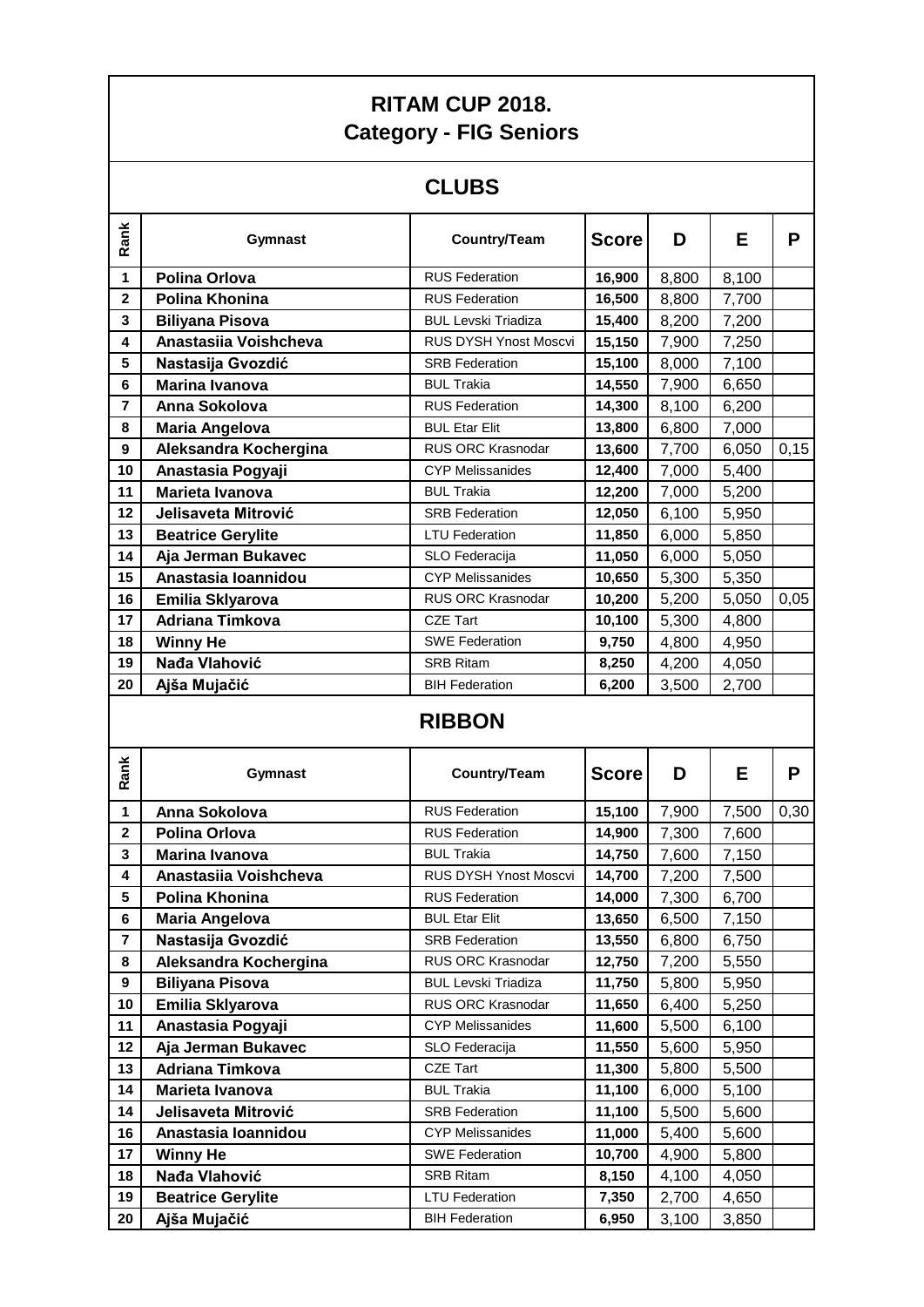|              | <b>RITAM CUP 2018.</b><br><b>Category - FIG Juniors</b><br>Belgrade, 21-22.04.2018. |                              |              |                |              |                | <b>APPARATUS</b> |                |              |                |               |
|--------------|-------------------------------------------------------------------------------------|------------------------------|--------------|----------------|--------------|----------------|------------------|----------------|--------------|----------------|---------------|
|              |                                                                                     |                              |              |                | <b>HOOP</b>  |                | <b>BALL</b>      |                | <b>CLUBS</b> |                | <b>RIBBON</b> |
| Rank         | Gymnast                                                                             | <b>Country/Team</b>          | <b>Total</b> | Rank           | <b>Score</b> | Rank           | <b>Score</b>     | Rank           | <b>Score</b> | Rank           | <b>Score</b>  |
| 1            | Olga Karaseva                                                                       | <b>RUS Federation</b>        | 62,300       | $\mathbf{1}$   | 16,200       | 3              | 14,900           | $\mathbf{1}$   | 16,150       | 1              | 15,050        |
| $\mathbf{2}$ | Anna Strashko                                                                       | <b>RUS Federation</b>        | 61,150       | 2              | 15,750       | $\mathbf{1}$   | 16,800           | $\overline{a}$ | 15,200       | 5              | 13,400        |
| 3            | Renata Izmailova                                                                    | <b>RUS DYSH Ynost Moscvi</b> | 56,900       | 5              | 14,650       | 4              | 14,250           | 6              | 14,150       | 3              | 13,850        |
| 4            | Vaya Draganova                                                                      | <b>BUL Levski Triadiza</b>   | 55,650       | 3              | 15,600       | $\overline{7}$ | 13,400           | 10             | 13,100       | 4              | 13,550        |
| 5            | <b>Michelle Segal</b>                                                               | <b>ISR Ale Raanana</b>       | 54,450       | 4              | 14,700       | 12             | 13,050           | 12             | 12,800       | $\overline{2}$ | 13,900        |
| 6            | Valeria Vatova                                                                      | <b>BUL Trakia</b>            | 53,900       | 6              | 14,200       | 8              | 13,300           | $\overline{7}$ | 13,950       | 8              | 12,450        |
| 7            | <b>Karina Ustinova</b>                                                              | <b>RUS DYSH Ynost Moscvi</b> | 52,900       | $\overline{7}$ | 13,850       | 13             | 12,700           | 5              | 14,300       | 9              | 12,050        |
| 8            | <b>Denisa Stoian</b>                                                                | <b>ROU Ploiesti</b>          | 51,250       | 8              | 13,800       | 6              | 13,750           | 4              | 14,350       | 21             | 9,350         |
| 9            | Darya Sokolova                                                                      | <b>RUS Federation</b>        | 49,900       | 20             | 11,350       | 5              | 14,100           | 16             | 11,750       | $\overline{7}$ | 12,700        |
| 9            | <b>Uliana Krotova</b>                                                               | RUS DYSH Ynost Moscvi        | 49,900       | 16             | 11,650       | $\overline{2}$ | 14,950           | 15             | 12,050       | 11             | 11,250        |
| 11           | Zeynep Kirli                                                                        | <b>TUR Denge Cimnastik</b>   | 49,400       | 10             | 12,950       | 8              | 13,300           | 3              | 14,650       | 24             | 8,500         |
| 12           | Daria Mironova                                                                      | <b>RUS Federation</b>        | 49,200       | 12             | 12,050       | 11             | 13,100           | 18             | 11,200       | 6              | 12,850        |
| 13           | Elena Georgieva                                                                     | <b>BUL Levski Triadiza</b>   | 48.950       | 9              | 13,700       | 18             | 11,450           | 11             | 12,900       | 13             | 10,900        |
| 14           | <b>Miruna Ciocirlan</b>                                                             | <b>ROU Ploiesti</b>          | 48,800       | 18             | 11,500       | 10             | 13,150           | 14             | 12,200       | 10             | 11,950        |
| 15           | Maria Spasova                                                                       | <b>BUL Levski Triadiza</b>   | 46,900       | 17             | 11,600       | 20             | 11,300           | 9              | 13,150       | 14             | 10,850        |
| 16           | Narine Grigorjan                                                                    | <b>EST Federation</b>        | 46,150       | 22             | 10,600       | 16             | 11,800           | 8              | 13,300       | 16             | 10,450        |
| 17           | <b>Hadar Markus</b>                                                                 | <b>ISR Ale Raanana</b>       | 45,150       | 14             | 11,850       | 18             | 11,450           | 21             | 10,650       | 12             | 11,200        |
| 18           | <b>Carmen Grigorovitš</b>                                                           | <b>EST Federation</b>        | 44,950       | 11             | 12,750       | 15             | 12,050           | 13             | 12,350       | 27             | 7,800         |
| 19           | Gerda Jäe                                                                           | <b>EST Federation</b>        | 43,250       | 27             | 9,650        | 13             | 12,700           | 22             | 10,500       | 17             | 10,400        |
| 20           | Anđela Mažibrada                                                                    | <b>SRB Federation</b>        | 41,800       | 21             | 11,300       | 25             | 8,900            | 17             | 11,400       | 18             | 10,200        |
| 21           | Sofija Barjaktarević                                                                | <b>SRB Federation</b>        | 41,200       | 24             | 10,500       | 23             | 9,750            | 20             | 11,000       | 19             | 9,950         |
| 22           | Daria Frantsuzova                                                                   | RUS DYSH Ynost Moscvi        | 40.350       | 18             | 11,500       | 22             | 10,800           | 24             | 10,100       | 26             | 7,950         |
| 23           | Marija Radojlović                                                                   | <b>SRB Federation</b>        | 40,200       | 25             | 10,450       | 26             | 8,800            | 19             | 11,050       | 20             | 9,900         |
| 24           | Liisi Leppik                                                                        | <b>EST Federation</b>        | 39,650       | 28             | 8,200        | 21             | 11,200           | 25             | 9,750        | 15             | 10,500        |
| 25           | Jovana Jeftić                                                                       | <b>SRB Federation</b>        | 39,450       | 22             | 10,600       | 16             | 11,800           | 23             | 10,250       | 28             | 6,800         |
| 26           | Alina Prokofjeva                                                                    | <b>EST Federation</b>        | 39,250       | 13             | 11,900       | 24             | 9,500            | 26             | 9,450        | 25             | 8,400         |
| 27           | Esma Mujačić                                                                        | <b>BIH Federation</b>        | 36,600       | 15             | 11,750       | 28             | 7,350            | 27             | 8,950        | 23             | 8,550         |
| 28           | <b>Ellie-Rose Podlesny</b>                                                          | <b>CYP Melissanides</b>      | 34,100       | 26             | 10,400       | 29             | 5,950            | 28             | 8,550        | 22             | 9,200         |
| 29           | Anja Jovanović                                                                      | <b>MNE Federation</b>        | 25,800       | 30             | 4,850        | 27             | 7,750            | 29             | 6,800        | 29             | 6,400         |
| 30           | Irma Jukić                                                                          | <b>BIH Federation</b>        | 21,800       | 29             | 7,350        | 30             | 5,900            | 30             | 3,850        | 30             | 4,700         |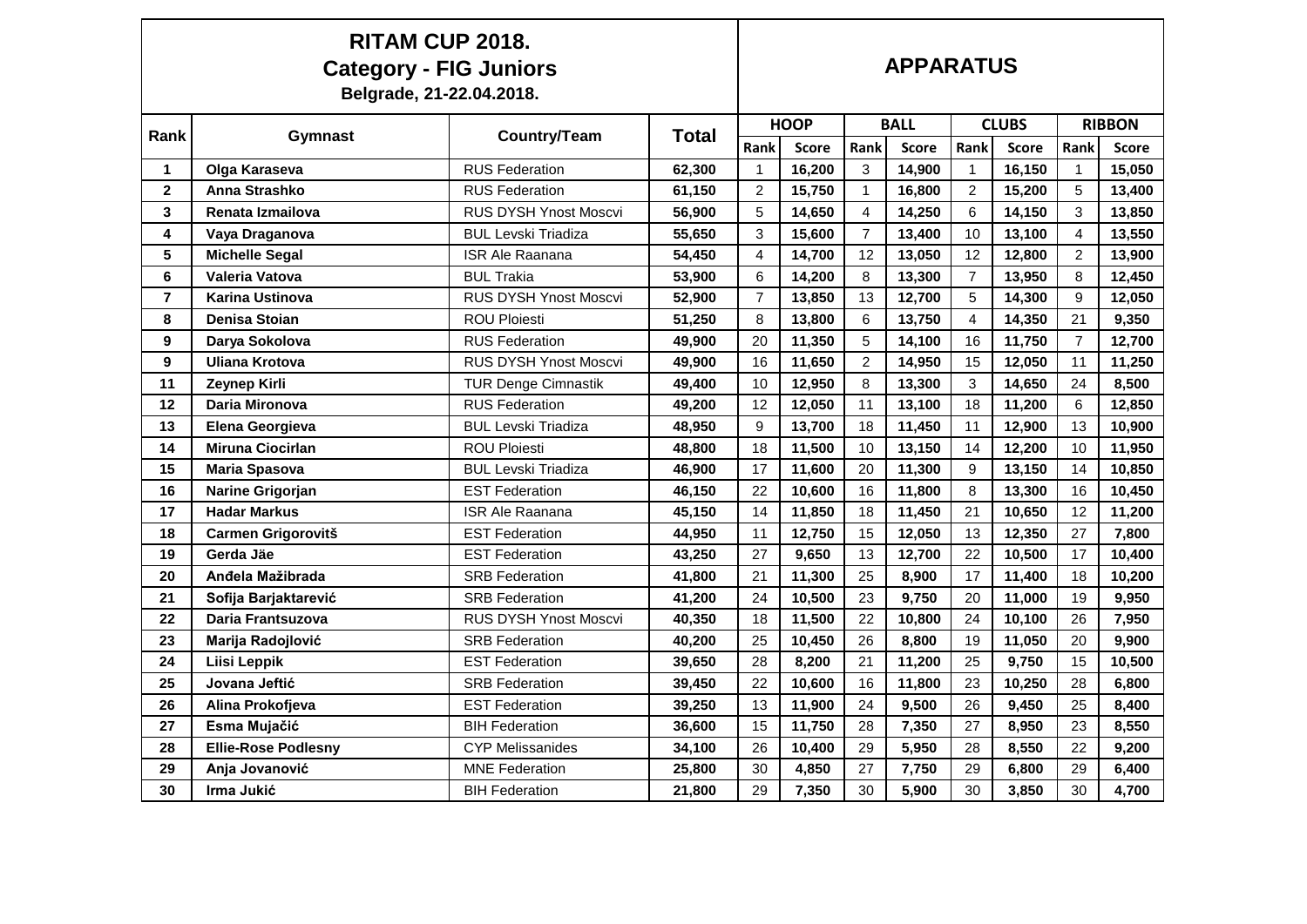# **HOOP**

| Rank                    | Gymnast                    | Country/Team                 | <b>Score</b> | D     | E     | P    |
|-------------------------|----------------------------|------------------------------|--------------|-------|-------|------|
| $\mathbf{1}$            | Olga Karaseva              | <b>RUS Federation</b>        | 16,200       | 8,300 | 7,950 | 0,05 |
| $\overline{\mathbf{2}}$ | <b>Anna Strashko</b>       | <b>RUS Federation</b>        | 15,750       | 8,400 | 7,350 |      |
| $\overline{\mathbf{3}}$ | Vaya Draganova             | <b>BUL Levski Triadiza</b>   | 15,600       | 8,200 | 7,400 |      |
| 4                       | <b>Michelle Segal</b>      | <b>ISR Ale Raanana</b>       | 14,700       | 7,300 | 7,400 |      |
| 5                       | Renata Izmailova           | RUS DYSH Ynost Moscvi        | 14,650       | 7,100 | 7,550 |      |
| 6                       | Valeria Vatova             | <b>BUL Trakia</b>            | 14,200       | 7,000 | 7,200 |      |
| $\overline{7}$          | <b>Karina Ustinova</b>     | RUS DYSH Ynost Moscvi        | 13,850       | 6,600 | 7,250 |      |
| 8                       | Denisa Stoian              | <b>ROU Ploiesti</b>          | 13,800       | 7,100 | 6,700 |      |
| $\boldsymbol{9}$        | Elena Georgieva            | <b>BUL Levski Triadiza</b>   | 13,700       | 7,700 | 6,050 | 0,05 |
| 10                      | Zeynep Kirli               | <b>TUR Denge Cimnastik</b>   | 12,950       | 6,500 | 6,450 |      |
| 11                      | <b>Carmen Grigorovitš</b>  | <b>EST Federation</b>        | 12,750       | 6,300 | 6,450 |      |
| 12                      | Daria Mironova             | <b>RUS Federation</b>        | 12,050       | 7,000 | 5,350 | 0,30 |
| 13                      | Alina Prokofjeva           | <b>EST Federation</b>        | 11,900       | 5,800 | 6,200 | 0,10 |
| 14                      | <b>Hadar Markus</b>        | <b>ISR Ale Raanana</b>       | 11,850       | 5,200 | 6,650 |      |
| 15                      | Esma Mujačić               | <b>BIH Federation</b>        | 11,750       | 5,900 | 5,850 |      |
| 16                      | <b>Uliana Krotova</b>      | <b>RUS DYSH Ynost Moscvi</b> | 11,650       | 5,800 | 5,850 |      |
| 17                      | <b>Maria Spasova</b>       | <b>BUL Levski Triadiza</b>   | 11,600       | 5,400 | 6,200 |      |
| 18                      | Daria Frantsuzova          | RUS DYSH Ynost Moscvi        | 11,500       | 4,900 | 6,600 |      |
| 18                      | <b>Miruna Ciocirlan</b>    | <b>ROU Ploiesti</b>          | 11,500       | 5,900 | 5,900 | 0,30 |
| 20                      | Darya Sokolova             | <b>RUS Federation</b>        | 11,350       | 6,300 | 5,700 | 0,65 |
| 21                      | Anđela Mažibrada           | <b>SRB Federation</b>        | 11,300       | 5,200 | 6,100 |      |
| 22                      | Jovana Jeftić              | <b>SRB Federation</b>        | 10,600       | 4,800 | 5,800 |      |
| 22                      | Narine Grigorjan           | <b>EST Federation</b>        | 10,600       | 5,600 | 5,300 | 0,30 |
| 24                      | Sofija Barjaktarević       | <b>SRB Federation</b>        | 10,500       | 5,000 | 5,500 |      |
| 25                      | Marija Radojlović          | <b>SRB Federation</b>        | 10,450       | 5,000 | 5,450 |      |
| 26                      | <b>Ellie-Rose Podlesny</b> | <b>CYP Melissanides</b>      | 10,400       | 5,100 | 5,350 | 0,05 |
| 27                      | Gerda Jäe                  | <b>EST Federation</b>        | 9,650        | 4,800 | 4,850 |      |
| 28                      | Liisi Leppik               | <b>EST Federation</b>        | 8,200        | 4,100 | 4,100 |      |
| 29                      | Irma Jukić                 | <b>BIH Federation</b>        | 7,350        | 4,200 | 3,150 |      |
| 30                      | Anja Jovanović             | <b>MNE</b> Federation        | 4,850        | 2,500 | 2,700 | 0,35 |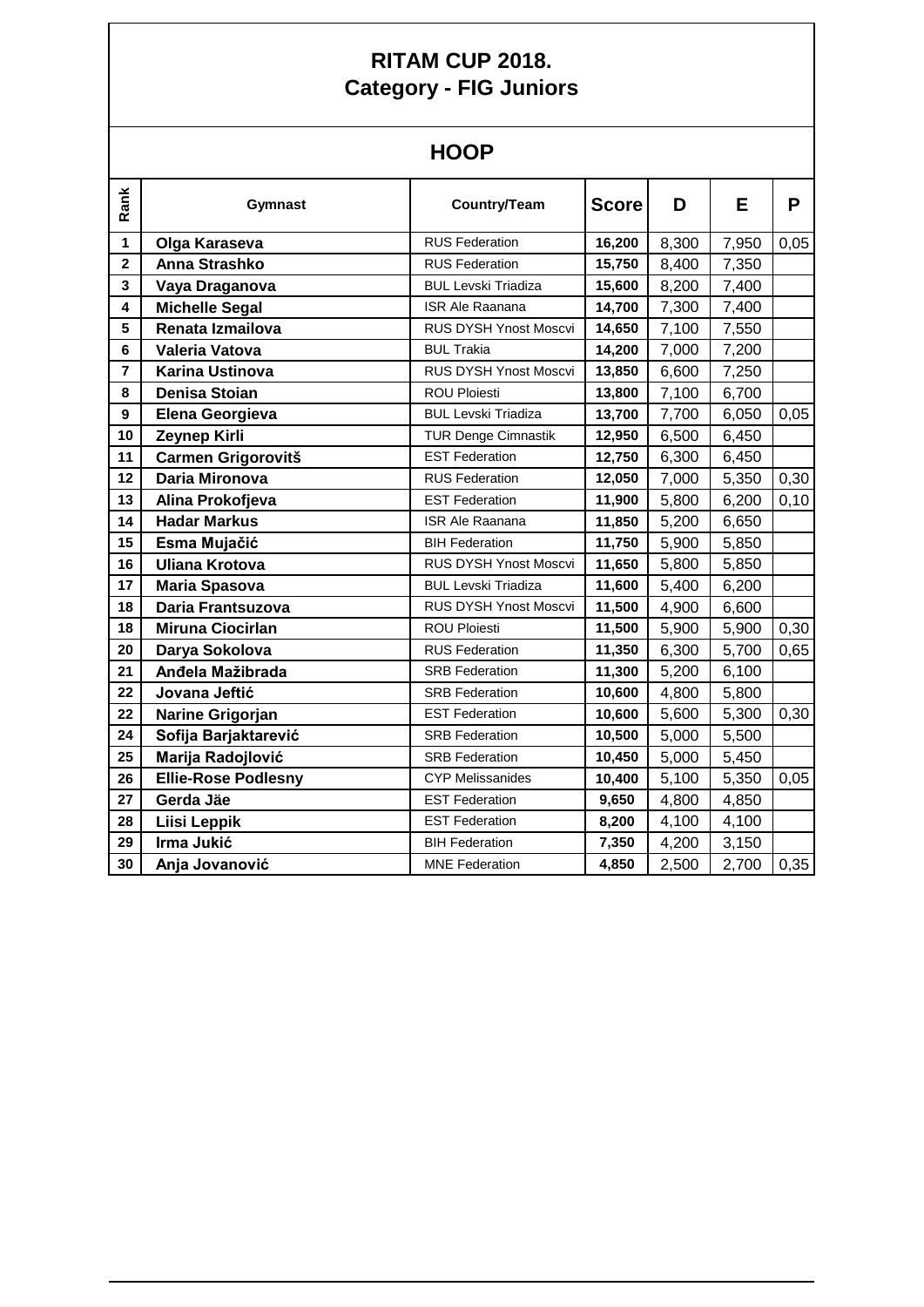# **BALL**

| Rank                    | <b>Gymnast</b>             | Country/Team                 | <b>Score</b> | D     | Е     | P    |
|-------------------------|----------------------------|------------------------------|--------------|-------|-------|------|
| $\mathbf{1}$            | Anna Strashko              | <b>RUS Federation</b>        | 16,800       | 9,000 | 7,800 |      |
| $\overline{\mathbf{2}}$ | <b>Uliana Krotova</b>      | RUS DYSH Ynost Moscvi        | 14,950       | 8,100 | 6,900 | 0,05 |
| $\overline{\mathbf{3}}$ | Olga Karaseva              | <b>RUS Federation</b>        | 14,900       | 7,300 | 7,600 |      |
| 4                       | Renata Izmailova           | <b>RUS DYSH Ynost Moscvi</b> | 14,250       | 7,000 | 7,300 | 0,05 |
| 5                       | Darya Sokolova             | <b>RUS Federation</b>        | 14,100       | 7,200 | 6,900 |      |
| 6                       | <b>Denisa Stoian</b>       | <b>ROU Ploiesti</b>          | 13,750       | 7,200 | 6,550 |      |
| $\overline{7}$          | Vaya Draganova             | <b>BUL Levski Triadiza</b>   | 13,400       | 7,100 | 6,700 | 0,40 |
| 8                       | Valeria Vatova             | <b>BUL Trakia</b>            | 13,300       | 6,900 | 6,400 |      |
| 8                       | Zeynep Kirli               | <b>TUR Denge Cimnastik</b>   | 13,300       | 6,500 | 6,800 |      |
| 10                      | <b>Miruna Ciocirlan</b>    | <b>ROU Ploiesti</b>          | 13,150       | 6,400 | 6,750 |      |
| 11                      | Daria Mironova             | <b>RUS Federation</b>        | 13,100       | 6,600 | 6,500 |      |
| 12                      | <b>Michelle Segal</b>      | <b>ISR Ale Raanana</b>       | 13,050       | 6,300 | 6,750 |      |
| 13                      | Gerda Jäe                  | <b>EST Federation</b>        | 12,700       | 6,400 | 6,300 |      |
| 13                      | <b>Karina Ustinova</b>     | RUS DYSH Ynost Moscvi        | 12,700       | 5,600 | 7,150 | 0,05 |
| 15                      | <b>Carmen Grigorovitš</b>  | <b>EST Federation</b>        | 12,050       | 6,000 | 6,100 | 0,05 |
| 16                      | Jovana Jeftić              | <b>SRB Federation</b>        | 11,800       | 6,500 | 5,300 |      |
| 16                      | Narine Grigorjan           | <b>EST Federation</b>        | 11,800       | 5,700 | 6,100 |      |
| 18                      | <b>Hadar Markus</b>        | <b>ISR Ale Raanana</b>       | 11,450       | 5,400 | 6,050 |      |
| 18                      | Elena Georgieva            | <b>BUL Levski Triadiza</b>   | 11,450       | 5,400 | 6,100 | 0,05 |
| 20                      | <b>Maria Spasova</b>       | <b>BUL Levski Triadiza</b>   | 11,300       | 5,900 | 5,700 | 0,30 |
| 21                      | <b>Liisi Leppik</b>        | <b>EST Federation</b>        | 11,200       | 5,000 | 6,200 |      |
| 22                      | Daria Frantsuzova          | RUS DYSH Ynost Moscvi        | 10,800       | 4,700 | 6,150 | 0,05 |
| 23                      | Sofija Barjaktarević       | <b>SRB Federation</b>        | 9,750        | 4,600 | 5,150 |      |
| 24                      | Alina Prokofjeva           | <b>EST Federation</b>        | 9,500        | 5,500 | 4,600 | 0,60 |
| 25                      | Anđela Mažibrada           | <b>SRB Federation</b>        | 8,900        | 5,200 | 4,000 | 0,30 |
| 26                      | Marija Radojlović          | <b>SRB Federation</b>        | 8,800        | 4,600 | 4,200 |      |
| 27                      | Anja Jovanović             | <b>MNE Federation</b>        | 7,750        | 3,400 | 4,350 |      |
| 28                      | Esma Mujačić               | <b>BIH Federation</b>        | 7,350        | 3,600 | 3,750 |      |
| 29                      | <b>Ellie-Rose Podlesny</b> | <b>CYP Melissanides</b>      | 5,950        | 3,800 | 2,200 | 0,05 |
| 30                      | Irma Jukić                 | <b>BIH Federation</b>        | 5,900        | 3,200 | 3,000 | 0,30 |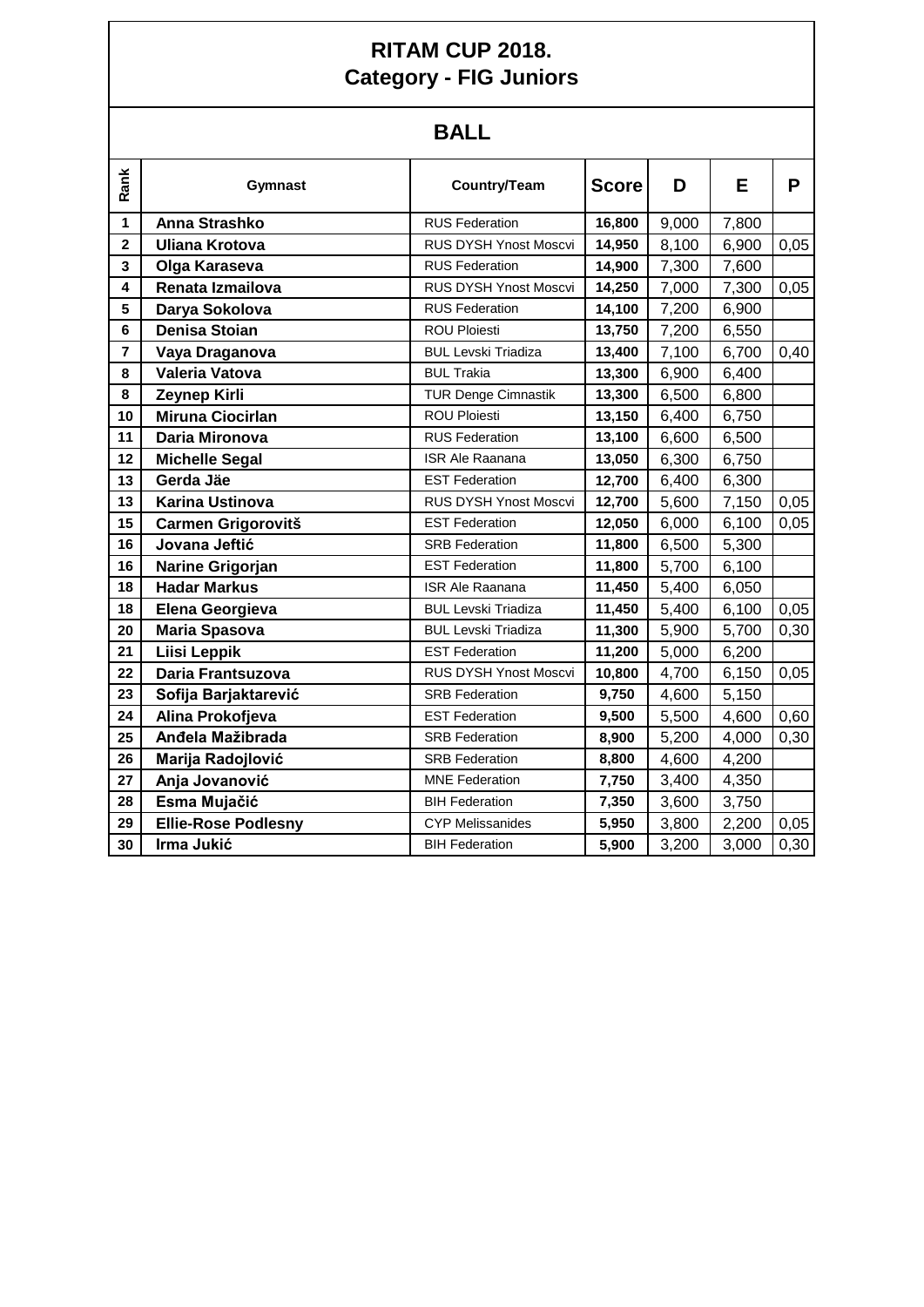# **CLUBS**

| Rank                    | Gymnast                    | Country/Team                 | <b>Score</b> | D     | E     | P    |
|-------------------------|----------------------------|------------------------------|--------------|-------|-------|------|
| $\mathbf{1}$            | Olga Karaseva              | <b>RUS Federation</b>        | 16,150       | 8,500 | 7,650 |      |
| $\overline{\mathbf{2}}$ | <b>Anna Strashko</b>       | <b>RUS Federation</b>        | 15,200       | 7,900 | 7,300 |      |
| 3                       | Zeynep Kirli               | <b>TUR Denge Cimnastik</b>   | 14,650       | 7,300 | 7,350 |      |
| 4                       | <b>Denisa Stoian</b>       | <b>ROU Ploiesti</b>          | 14,350       | 7,300 | 7,050 |      |
| 5                       | <b>Karina Ustinova</b>     | RUS DYSH Ynost Moscvi        | 14,300       | 7,200 | 7,100 |      |
| $6\phantom{1}6$         | Renata Izmailova           | <b>RUS DYSH Ynost Moscvi</b> | 14,150       | 7,000 | 7,150 |      |
| $\overline{\mathbf{r}}$ | Valeria Vatova             | <b>BUL Trakia</b>            | 13,950       | 7,700 | 6,250 |      |
| 8                       | Narine Grigorjan           | <b>EST Federation</b>        | 13,300       | 6,700 | 6,600 |      |
| $\boldsymbol{9}$        | <b>Maria Spasova</b>       | <b>BUL Levski Triadiza</b>   | 13,150       | 6,500 | 6,650 |      |
| 10                      | Vaya Draganova             | <b>BUL Levski Triadiza</b>   | 13,100       | 6,400 | 6,700 |      |
| 11                      | Elena Georgieva            | <b>BUL Levski Triadiza</b>   | 12,900       | 6,800 | 6,100 |      |
| 12                      | <b>Michelle Segal</b>      | <b>ISR Ale Raanana</b>       | 12,800       | 6,500 | 6,300 |      |
| 13                      | <b>Carmen Grigorovitš</b>  | <b>EST Federation</b>        | 12,350       | 6,300 | 6,050 |      |
| 14                      | <b>Miruna Ciocirlan</b>    | <b>ROU Ploiesti</b>          | 12,200       | 6,100 | 6,100 |      |
| 15                      | <b>Uliana Krotova</b>      | RUS DYSH Ynost Moscvi        | 12,050       | 6,100 | 6,050 | 0,10 |
| 16                      | Darya Sokolova             | <b>RUS Federation</b>        | 11,750       | 5,600 | 6,150 |      |
| 17                      | Anđela Mažibrada           | <b>SRB Federation</b>        | 11,400       | 6,400 | 5,000 |      |
| 18                      | Daria Mironova             | <b>RUS Federation</b>        | 11,200       | 5,700 | 5,500 |      |
| 19                      | Marija Radojlović          | <b>SRB Federation</b>        | 11,050       | 5,200 | 5,850 |      |
| 20                      | Sofija Barjaktarević       | <b>SRB Federation</b>        | 11,000       | 5,300 | 5,700 |      |
| 21                      | <b>Hadar Markus</b>        | <b>ISR Ale Raanana</b>       | 10,650       | 5,500 | 5,150 |      |
| 22                      | Gerda Jäe                  | <b>EST Federation</b>        | 10,500       | 5,300 | 5,200 |      |
| 23                      | Jovana Jeftić              | <b>SRB Federation</b>        | 10,250       | 5,000 | 5,250 |      |
| 24                      | Daria Frantsuzova          | <b>RUS DYSH Ynost Moscvi</b> | 10,100       | 4,400 | 5,750 | 0,05 |
| 25                      | Liisi Leppik               | <b>EST Federation</b>        | 9,750        | 5,200 | 4,550 |      |
| 26                      | Alina Prokofjeva           | <b>EST Federation</b>        | 9,450        | 5,600 | 3,850 |      |
| 27                      | Esma Mujačić               | <b>BIH Federation</b>        | 8,950        | 3,900 | 5,050 |      |
| 28                      | <b>Ellie-Rose Podlesny</b> | <b>CYP Melissanides</b>      | 8,550        | 4,100 | 4,450 |      |
| 29                      | Anja Jovanović             | <b>MNE Federation</b>        | 6,800        | 3,000 | 3,800 |      |
| 30                      | Irma Jukić                 | <b>BIH Federation</b>        | 3,850        | 2,800 | 1,050 |      |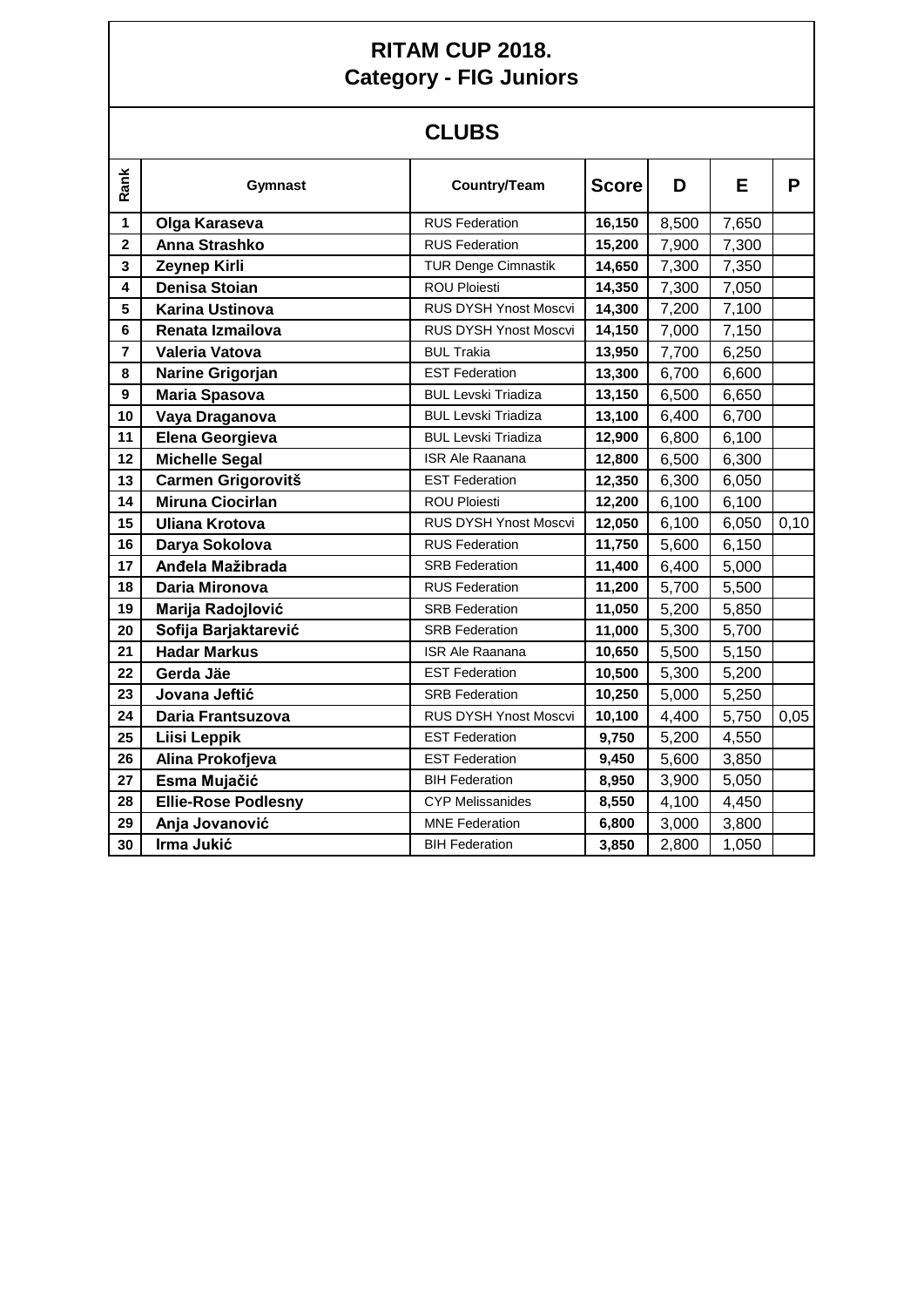## **RIBBON**

| Rank                    | <b>Gymnast</b>             | <b>Country/Team</b>          | <b>Score</b> | D     | E     | P    |
|-------------------------|----------------------------|------------------------------|--------------|-------|-------|------|
| $\mathbf{1}$            | Olga Karaseva              | <b>RUS Federation</b>        | 15,050       | 7,600 | 7,450 |      |
| $\overline{\mathbf{2}}$ | <b>Michelle Segal</b>      | <b>ISR Ale Raanana</b>       | 13,900       | 6,400 | 7,500 |      |
| 3                       | Renata Izmailova           | <b>RUS DYSH Ynost Moscvi</b> | 13,850       | 6,900 | 7,000 | 0,05 |
| 4                       | Vaya Draganova             | <b>BUL Levski Triadiza</b>   | 13,550       | 6,600 | 6,950 |      |
| 5                       | Anna Strashko              | <b>RUS Federation</b>        | 13,400       | 7,300 | 6,100 |      |
| $\bf 6$                 | Daria Mironova             | <b>RUS Federation</b>        | 12,850       | 7,100 | 5,800 | 0,05 |
| $\overline{\mathbf{r}}$ | Darya Sokolova             | <b>RUS Federation</b>        | 12,700       | 6,500 | 6,200 |      |
| 8                       | Valeria Vatova             | <b>BUL Trakia</b>            | 12,450       | 6,400 | 6,050 |      |
| $\boldsymbol{9}$        | <b>Karina Ustinova</b>     | RUS DYSH Ynost Moscvi        | 12,050       | 5,800 | 6,250 |      |
| 10                      | <b>Miruna Ciocirlan</b>    | <b>ROU Ploiesti</b>          | 11,950       | 6,400 | 5,550 |      |
| 11                      | <b>Uliana Krotova</b>      | <b>RUS DYSH Ynost Moscvi</b> | 11,250       | 5,500 | 5,750 |      |
| 12                      | <b>Hadar Markus</b>        | <b>ISR Ale Raanana</b>       | 11,200       | 5,200 | 6,000 |      |
| 13                      | Elena Georgieva            | <b>BUL Levski Triadiza</b>   | 10,900       | 5,300 | 5,600 |      |
| 14                      | <b>Maria Spasova</b>       | <b>BUL Levski Triadiza</b>   | 10,850       | 6,100 | 4,750 |      |
| 15                      | Liisi Leppik               | <b>EST Federation</b>        | 10,500       | 4,900 | 5,600 |      |
| 16                      | Narine Grigorjan           | <b>EST Federation</b>        | 10,450       | 5,800 | 4,650 |      |
| 17                      | Gerda Jäe                  | <b>EST Federation</b>        | 10,400       | 4,600 | 5,800 |      |
| 18                      | Anđela Mažibrada           | <b>SRB Federation</b>        | 10,200       | 5,100 | 5,100 |      |
| 19                      | Sofija Barjaktarević       | <b>SRB Federation</b>        | 9,950        | 4,900 | 5,050 |      |
| 20                      | Marija Radojlović          | <b>SRB Federation</b>        | 9,900        | 4,600 | 5,300 |      |
| 21                      | <b>Denisa Stoian</b>       | <b>ROU Ploiesti</b>          | 9,350        | 5,200 | 4,150 |      |
| 22                      | <b>Ellie-Rose Podlesny</b> | <b>CYP Melissanides</b>      | 9,200        | 4,800 | 4,400 |      |
| 23                      | Esma Mujačić               | <b>BIH Federation</b>        | 8,550        | 3,800 | 4,750 |      |
| 24                      | Zeynep Kirli               | <b>TUR Denge Cimnastik</b>   | 8,500        | 2,400 | 6,100 |      |
| 25                      | Alina Prokofjeva           | <b>EST Federation</b>        | 8,400        | 3,600 | 4,800 |      |
| 26                      | Daria Frantsuzova          | <b>RUS DYSH Ynost Moscvi</b> | 7,950        | 3,900 | 4,200 | 0,15 |
| 27                      | <b>Carmen Grigorovitš</b>  | <b>EST Federation</b>        | 7,800        | 4,000 | 3,800 |      |
| 28                      | Jovana Jeftić              | <b>SRB Federation</b>        | 6,800        | 3,500 | 3,300 |      |
| 29                      | Anja Jovanović             | <b>MNE Federation</b>        | 6,400        | 3,100 | 3,300 |      |
| 30                      | Irma Jukić                 | <b>BIH Federation</b>        | 4,700        | 2,400 | 2,300 |      |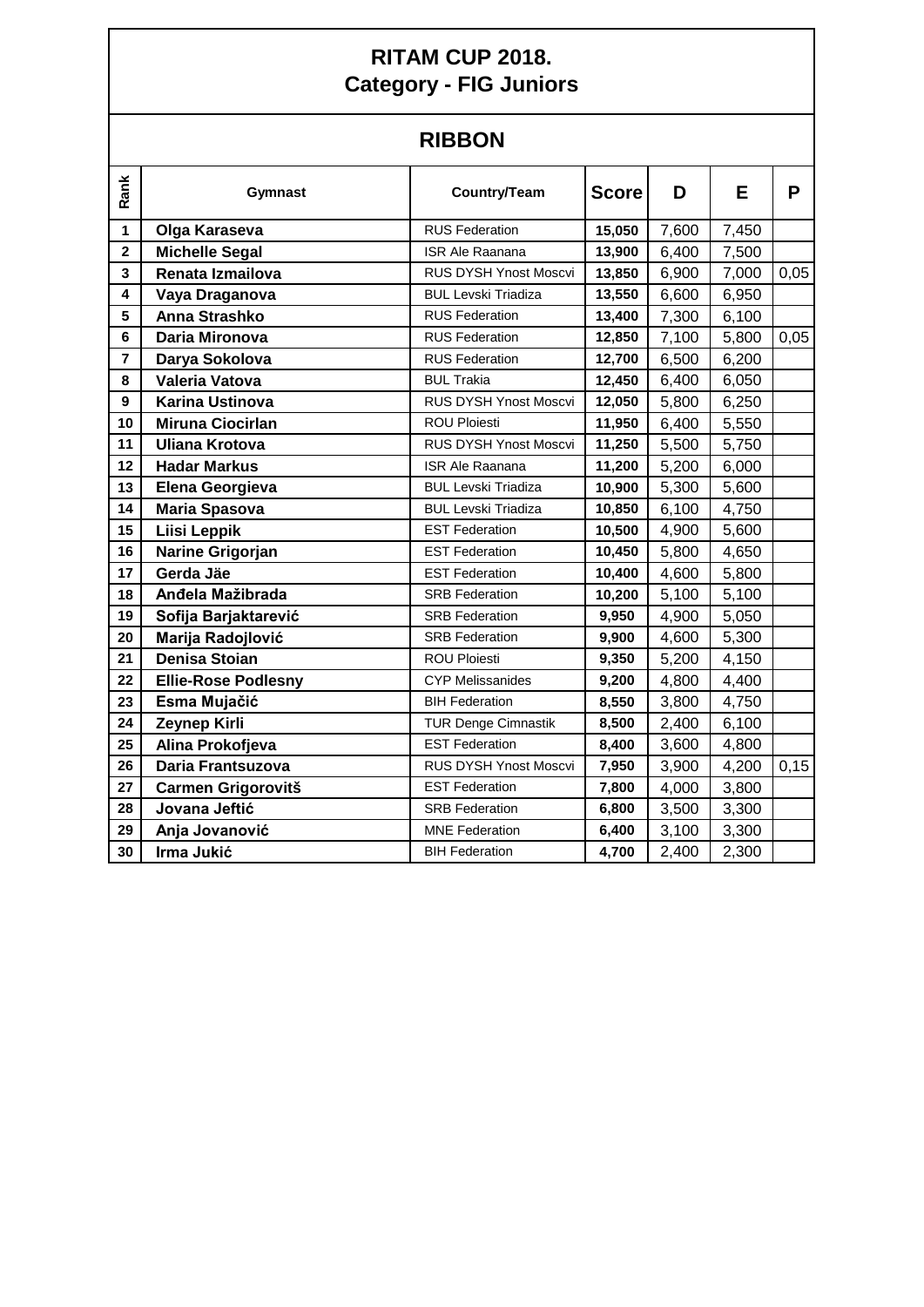|                 | <b>RITAM CUP 2018.</b><br>Category 3 - 2006. and 2007.<br>Belgrade, 21.04.2018. |                            |              |             | <b>APPARATUS</b> |                |              |                |              |                |              |                         |               |
|-----------------|---------------------------------------------------------------------------------|----------------------------|--------------|-------------|------------------|----------------|--------------|----------------|--------------|----------------|--------------|-------------------------|---------------|
| Rank            | Gymnast                                                                         | Country/Team               | <b>Total</b> | <b>ROPE</b> |                  | <b>HOOP</b>    |              | <b>BALL</b>    |              | <b>CLUBS</b>   |              |                         | <b>RIBBON</b> |
|                 |                                                                                 |                            |              | Rank        | <b>Score</b>     | Rank           | <b>Score</b> | Rank           | <b>Score</b> | Rank           | <b>Score</b> | Rank                    | <b>Score</b>  |
| $\mathbf 1$     | Viktoria Georgieva                                                              | <b>BUL Levski Triadiza</b> | 22,350       |             |                  | $\mathbf 1$    | 11,700       | 4              | 10,650       |                |              |                         |               |
| $\mathbf{2}$    | Gergana Trendafilova                                                            | <b>BUL Trakia</b>          | 21,800       |             |                  | $\overline{c}$ | 10,700       | $\overline{2}$ | 11,100       |                |              |                         |               |
| 3               | <b>Paula Budrikaite</b>                                                         | <b>LTU Federation</b>      | 21,750       |             |                  |                |              | 3              | 11,050       | $\overline{2}$ | 10,700       |                         |               |
| 4               | <b>Bar Agami</b>                                                                | <b>ISR Ale Raanana</b>     | 20,900       |             |                  |                |              | $\mathbf{1}$   | 11,650       |                |              | $\overline{2}$          | 9,250         |
| 5               | Iva Janjić                                                                      | CRO Rondo                  | 20,150       |             | 10,000           |                |              |                |              | 3              | 10,150       |                         |               |
| 6               | Angelika Makarenkova                                                            | <b>EST Federation</b>      | 19,900       |             |                  | 3              | 10,650       |                |              | 6              | 9,250        |                         |               |
| $\overline{7}$  | Svetlana Korobkova                                                              | <b>RUS ORC Krasnodar</b>   | 19,750       |             |                  | $\overline{4}$ | 10,550       | 9              | 9,200        |                |              |                         |               |
| 8               | Daria Boldyreva                                                                 | SLO Narodni Dom            | 19,600       |             |                  |                |              | 5              | 10,050       | 5              | 9,550        |                         |               |
| 9               | <b>Viktoria Päll</b>                                                            | <b>EST Federation</b>      | 19,300       |             |                  | 12             | 8,400        |                |              |                | 10,900       |                         |               |
| 10              | <b>Maria Mot</b>                                                                | ROU CSM Arad               | 18,600       |             |                  |                |              | 11             | 8,500        |                |              |                         | 10,100        |
| 11              | Sofia Pavlova                                                                   | <b>BUL Levski Triadiza</b> | 18,550       |             |                  | $\overline{7}$ | 9,250        | 8              | 9,300        |                |              |                         |               |
| 12              | Anastasia Shvachko                                                              | <b>CYP Melissanides</b>    | 18,000       |             |                  |                |              | 12             | 8,200        | 4              | 9,800        |                         |               |
| 13              | Maša Tošić                                                                      | <b>SRB Ritam-Pinki</b>     | 17,950       |             |                  | 8              | 9,150        | 10             | 8,800        |                |              |                         |               |
| 14              | <b>Tatiana Danilina</b>                                                         | <b>CYP Melissanides</b>    | 17,900       |             |                  |                |              | $\overline{7}$ | 9,350        |                |              | 3                       | 8,550         |
| 15              | Maša Milošević                                                                  | SRB Radnički               | 17,650       | 2           | 7,600            | 5              | 10,050       |                |              |                |              |                         |               |
| 16              | Konstantina losif                                                               | <b>CYP Melissanides</b>    | 16,800       |             |                  | 19             | 7,150        | 6              | 9,650        |                |              |                         |               |
| 17              | <b>Lana Turk</b>                                                                | <b>CRO</b> Gazela          | 16,600       |             |                  | 10             | 8,600        |                |              | 9              | 8,000        |                         |               |
| 18              | Lena Praštalo                                                                   | <b>SRB Ritam-Pinki</b>     | 16,500       | 4           | 6,850            | 6              | 9,650        |                |              |                |              |                         |               |
| 19              | Maša Bajt                                                                       | SLO Federacija             | 15,800       |             |                  | 18             | 7,400        |                |              | 8              | 8,400        |                         |               |
| 20              | Nevena Glišić                                                                   | <b>SRB Ritam-Pinki</b>     | 15,700       |             |                  | 13             | 8,250        | 13             | 7,450        |                |              |                         |               |
| 21              | Hana Milićević                                                                  | <b>SRB Ritam</b>           | 15,600       |             |                  | 8              | 9,150        | 16             | 6,450        |                |              |                         |               |
| 22              | <b>Victoria Micallef</b>                                                        | <b>MLT Ritmica</b>         | 15,350       | 3           | 7,500            | 15             | 7,850        |                |              |                |              |                         |               |
| 23              | <b>Antonia Stanescu</b>                                                         | ROU CSM Arad               | 15,250       |             |                  | 16             | 7,700        |                |              | 10             | 7,550        |                         |               |
| 24              | Karina Gerkman Salauyova                                                        | SLO Federacija             | 15,100       |             |                  |                |              |                |              | 7              | 8,700        | 5                       | 6,400         |
| 25              | <b>Dalia Marin</b>                                                              | ROU CSM Arad               | 15,050       |             |                  | 17             | 7,600        | 13             | 7,450        |                |              |                         |               |
| 26              | Andrea Njegomir                                                                 | <b>SRB Tim</b>             | 14,650       |             |                  | 14             | 8,050        | 15             | 6,600        |                |              |                         |               |
| ${\bf 27}$      | <b>Catrina Buniov</b>                                                           | ROU CSM Arad               | 14,500       |             |                  |                |              | 17             | 6,400        |                |              | $\overline{\mathbf{4}}$ | 8,100         |
| 28              | Anastasia Charalambous                                                          | <b>CYP Melissanides</b>    | 14,400       |             |                  | 11             | 8,500        | 18             | 5,900        |                |              |                         |               |
| 29              | Elisa Andresz                                                                   | ROU CSM Arad               | 11,800       |             |                  | 20             | 6,000        |                |              | 11             | 5,800        |                         |               |
| 30              | <b>Nikolina Brnos</b>                                                           | <b>CRO</b> Gazela          | 10,950       | 5           | 6,250            |                |              | 20             | 4,700        |                |              |                         |               |
| 31              | Sonia Pop                                                                       | ROU CSM Arad               | 10,500       |             |                  |                |              | 19             | 5,750        |                |              | 6                       | 4,750         |
| 32 <sub>2</sub> | Sofia Henderson                                                                 | <b>CYP Melissanides</b>    | 7,550        | 6           | 2,900            |                |              | 21             | 4,650        |                |              |                         |               |

Τ

 $\Gamma$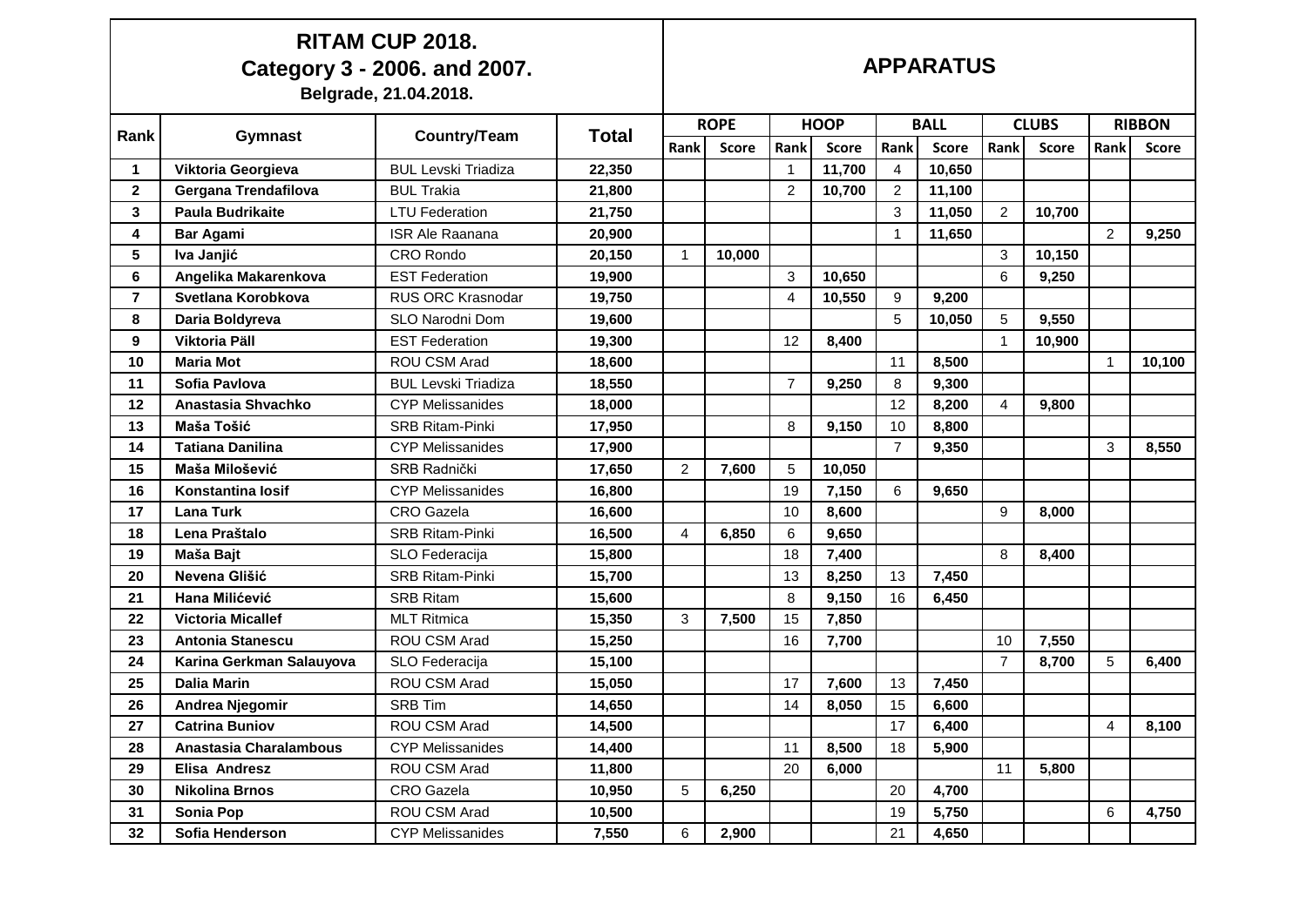#### **RITAM CUP 2018. Category 3 - 2006. and 2007.**

|                         |                          | <b>ROPE</b>                |              |       |       |      |
|-------------------------|--------------------------|----------------------------|--------------|-------|-------|------|
| Rank                    | Gymnast                  | Country/Team               | <b>Score</b> | D     | E.    | P    |
| $\mathbf{1}$            | Iva Janjić               | CRO Rondo                  | 10,000       | 4,500 | 5,500 |      |
| $\overline{\mathbf{2}}$ | Maša Milošević           | SRB Radnički               | 7,600        | 3,000 | 4,600 |      |
| 3                       | <b>Victoria Micallef</b> | <b>MLT Ritmica</b>         | 7,500        | 2,800 | 4,700 |      |
| 4                       | Lena Praštalo            | <b>SRB Ritam-Pinki</b>     | 6,850        | 1,800 | 5,050 |      |
| 5                       | <b>Nikolina Brnos</b>    | <b>CRO</b> Gazela          | 6,250        | 2,100 | 4,150 |      |
| 6                       | Sofia Henderson          | <b>CYP Melissanides</b>    | 2,900        | 0,500 | 2,400 |      |
|                         |                          | <b>HOOP</b>                |              |       |       |      |
| Rank                    | Gymnast                  | Country/Team               | <b>Score</b> | D     | E     | P    |
| 1                       | Viktoria Georgieva       | <b>BUL Levski Triadiza</b> | 11,700       | 5,200 | 6,500 |      |
| $\overline{\mathbf{2}}$ | Gergana Trendafilova     | <b>BUL Trakia</b>          | 10,700       | 4,800 | 5,900 |      |
| 3                       | Angelika Makarenkova     | <b>EST Federation</b>      | 10,650       | 5,100 | 5,550 |      |
| 4                       | Svetlana Korobkova       | <b>RUS ORC Krasnodar</b>   | 10,550       | 4,900 | 5,650 |      |
| 5                       | Maša Milošević           | <b>SRB Radnički</b>        | 10,050       | 3,700 | 6,350 |      |
| 6                       | Lena Praštalo            | <b>SRB Ritam-Pinki</b>     | 9,650        | 3,800 | 5,850 |      |
| $\overline{7}$          | Sofia Pavlova            | <b>BUL Levski Triadiza</b> | 9,250        | 3,100 | 6,150 |      |
| 8                       | Hana Milićević           | <b>SRB Ritam</b>           | 9,150        | 3,000 | 6,150 |      |
| 8                       | Maša Tošić               | <b>SRB Ritam-Pinki</b>     | 9,150        | 3,800 | 5,350 |      |
| 10                      | <b>Lana Turk</b>         | <b>CRO</b> Gazela          | 8,600        | 3,500 | 5,100 |      |
| 11                      | Anastasia Charalambous   | <b>CYP Melissanides</b>    | 8,500        | 3,400 | 5,100 |      |
| 12                      | <b>Viktoria Päll</b>     | <b>EST Federation</b>      | 8,400        | 3,700 | 4,700 |      |
| 13                      | Nevena Glišić            | <b>SRB Ritam-Pinki</b>     | 8,250        | 2,300 | 5,950 |      |
| 14                      | Andrea Njegomir          | <b>SRB Tim</b>             | 8,050        | 3,900 | 4,450 | 0,30 |
| 15                      | <b>Victoria Micallef</b> | <b>MLT Ritmica</b>         | 7,850        | 3,200 | 4,650 |      |
| 16                      | <b>Antonia Stanescu</b>  | ROU CSM Arad               | 7,700        | 2,500 | 5,200 |      |
| 17                      | <b>Dalia Marin</b>       | ROU CSM Arad               | 7,600        | 3,300 | 4,300 |      |
| 18                      | Maša Bajt                | SLO Federacija             | 7,400        | 3,700 | 3,700 |      |
| 19                      | Konstantina losif        | <b>CYP Melissanides</b>    | 7,150        | 2,700 | 4,450 |      |
| 20                      | Elisa Andresz            | ROU CSM Arad               | 6,000        | 2,300 | 3,700 |      |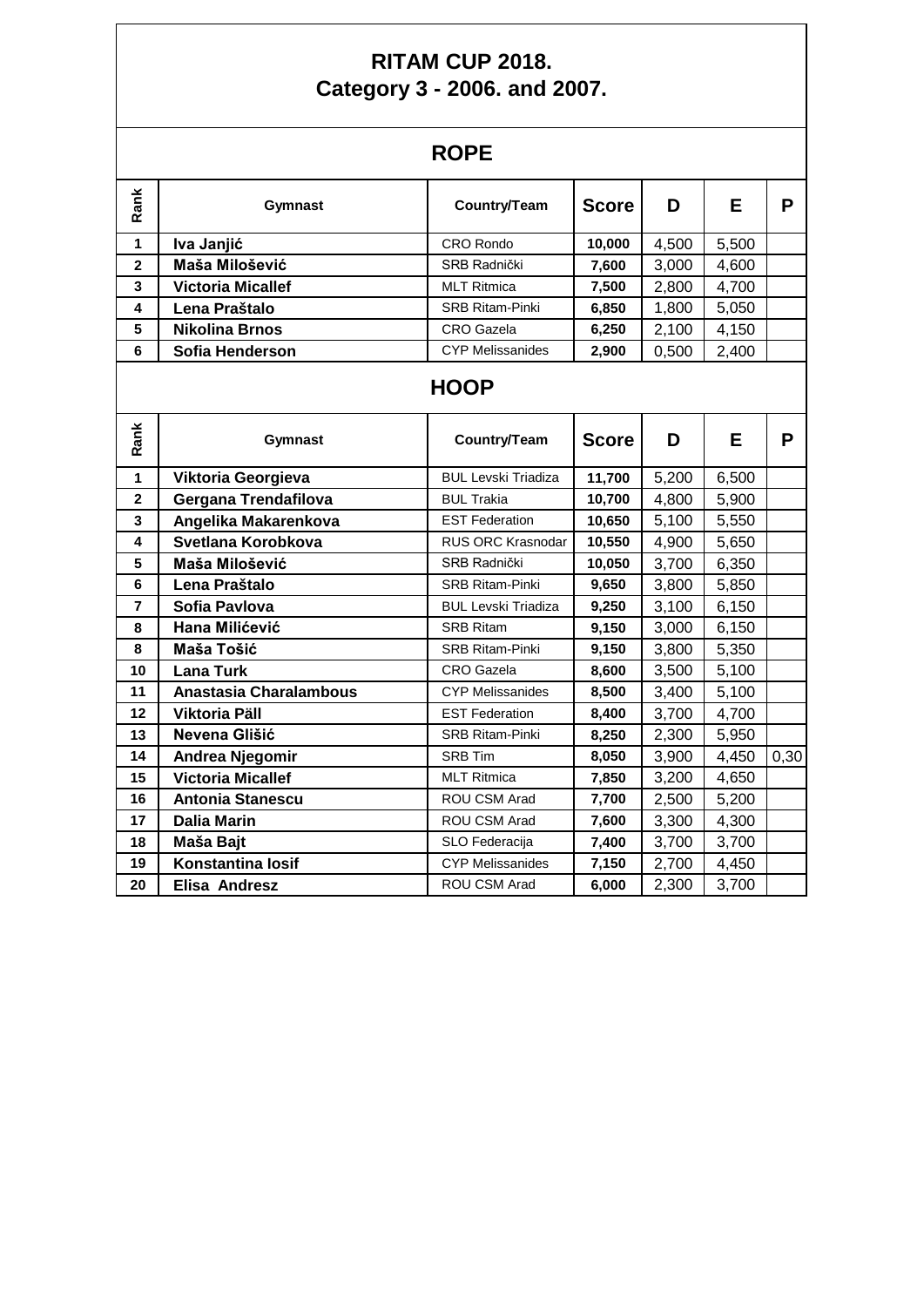#### **RITAM CUP 2018. Category 3 - 2006. and 2007.**

#### **BALL**

|                         |                               | BALL                         |              |       |       |      |
|-------------------------|-------------------------------|------------------------------|--------------|-------|-------|------|
| Rank                    | Gymnast                       | Country/Team                 | <b>Score</b> | D     | E.    | P    |
| $\mathbf{1}$            | <b>Bar Agami</b>              | ISR Ale Raanana              | 11,650       | 4,800 | 6,850 |      |
| $\mathbf{2}$            | Gergana Trendafilova          | <b>BUL Trakia</b>            | 11,100       | 4,600 | 6,500 |      |
| 3                       | <b>Paula Budrikaite</b>       | <b>LTU Federation</b>        | 11,050       | 4,800 | 6,250 |      |
| 4                       | Viktoria Georgieva            | <b>BUL Levski Triadiza</b>   | 10,650       | 3,900 | 6,850 | 0,10 |
| $5\phantom{a}$          | Daria Boldyreva               | SLO Narodni Dom              | 10,050       | 4,700 | 5,350 |      |
| 6                       | <b>Konstantina losif</b>      | <b>CYP Melissanides</b>      | 9,650        | 3,800 | 5,850 |      |
| $\overline{7}$          | <b>Tatiana Danilina</b>       | <b>CYP Melissanides</b>      | 9,350        | 3,800 | 5,550 |      |
| 8                       | Sofia Pavlova                 | <b>BUL Levski Triadiza</b>   | 9,300        | 4,200 | 5,200 | 0,10 |
| 9                       | Svetlana Korobkova            | RUS ORC Krasnodar            | 9,200        | 3,800 | 5,400 |      |
| 10                      | Maša Tošić                    | <b>SRB Ritam-Pinki</b>       | 8,800        | 3,100 | 5,700 |      |
| 11                      | <b>Maria Mot</b>              | ROU CSM Arad                 | 8,500        | 3,300 | 5,200 |      |
| 12                      | Anastasia Shvachko            | <b>CYP Melissanides</b>      | 8,200        | 3,500 | 4,700 |      |
| 13                      | <b>Dalia Marin</b>            | <b>ROU CSM Arad</b>          | 7,450        | 3,400 | 4,050 |      |
| 13                      | Nevena Glišić                 | <b>SRB Ritam-Pinki</b>       | 7,450        | 2,000 | 5,450 |      |
| 15                      | Andrea Njegomir               | <b>SRB Tim</b>               | 6,600        | 2,700 | 3,900 |      |
| 16                      | Hana Milićević                | <b>SRB Ritam</b>             | 6,450        | 2,100 | 4,350 |      |
| 17                      | <b>Catrina Buniov</b>         | ROU CSM Arad                 | 6,400        | 3,100 | 3,300 |      |
| 18                      | <b>Anastasia Charalambous</b> | <b>CYP Melissanides</b>      | 5,900        | 2,700 | 4,100 | 0,90 |
| 19                      | <b>Sonia Pop</b>              | ROU CSM Arad                 | 5,750        | 2,200 | 3,550 |      |
| 20                      | <b>Nikolina Brnos</b>         | <b>CRO</b> Gazela            | 4,700        | 2,200 | 2,800 | 0,30 |
| 21                      | Sofia Henderson               | <b>CYP Melissanides</b>      | 4,650        | 1,300 | 3,750 | 0,40 |
| Rank                    | <b>Gymnast</b>                | <b>CLUBS</b><br>Country/Team | <b>Score</b> | D     | Е     | P    |
|                         |                               |                              |              |       |       |      |
| 1                       | <b>Viktoria Päll</b>          | <b>EST Federation</b>        | 10,900       | 5,000 | 5,900 |      |
| $\mathbf{2}$            | <b>Paula Budrikaite</b>       | <b>LTU Federation</b>        | 10,700       | 3,900 | 6,800 |      |
| 3                       | Iva Janjić                    | <b>CRO Rondo</b>             | 10,150       | 5,000 | 5,150 |      |
| 4                       | Anastasia Shvachko            | <b>CYP Melissanides</b>      | 9,800        | 4,300 | 5,500 |      |
| 5                       | Daria Boldyreva               | SLO Narodni Dom              | 9,550        | 4,100 | 5,450 |      |
| 6                       | Angelika Makarenkova          | <b>EST Federation</b>        | 9,250        | 3,400 | 5,850 |      |
| $\overline{\mathbf{r}}$ | Karina Gerkman Salauyova      | SLO Federacija               | 8,700        | 4,000 | 4,700 |      |
| 8                       | Maša Bajt                     | SLO Federacija               | 8,400        | 4,100 | 4,300 |      |
| 9                       | Lana Turk                     | CRO Gazela                   | 8,000        | 3,000 | 5,000 |      |
| 10                      | <b>Antonia Stanescu</b>       | ROU CSM Arad                 | 7,550        | 3,000 | 4,550 |      |
| 11                      | Elisa Andresz                 | ROU CSM Arad                 | 5,800        | 1,600 | 4,200 |      |
|                         |                               | <b>RIBBON</b>                |              |       |       |      |
| Rank                    | Gymnast                       | Country/Team                 | <b>Score</b> | D     | Е     | P.   |
| $\mathbf{1}$            | <b>Maria Mot</b>              | ROU CSM Arad                 | 10,100       | 3,800 | 6,300 |      |
| $\overline{2}$          | Bar Agami                     | <b>ISR Ale Raanana</b>       | 9,250        | 4,100 | 5,150 |      |

 **Tatiana Danilina** CYP Melissanides **8,550** 3,300 5,250 **Catrina Buniov ROU CSM Arad 8,100** 3,000 5,100 **Karina Gerkman Salauyova** SLO Federacija **6,400** 2,600 3,800 **Sonia Pop** ROU CSM Arad **4,750** 1,300 3,450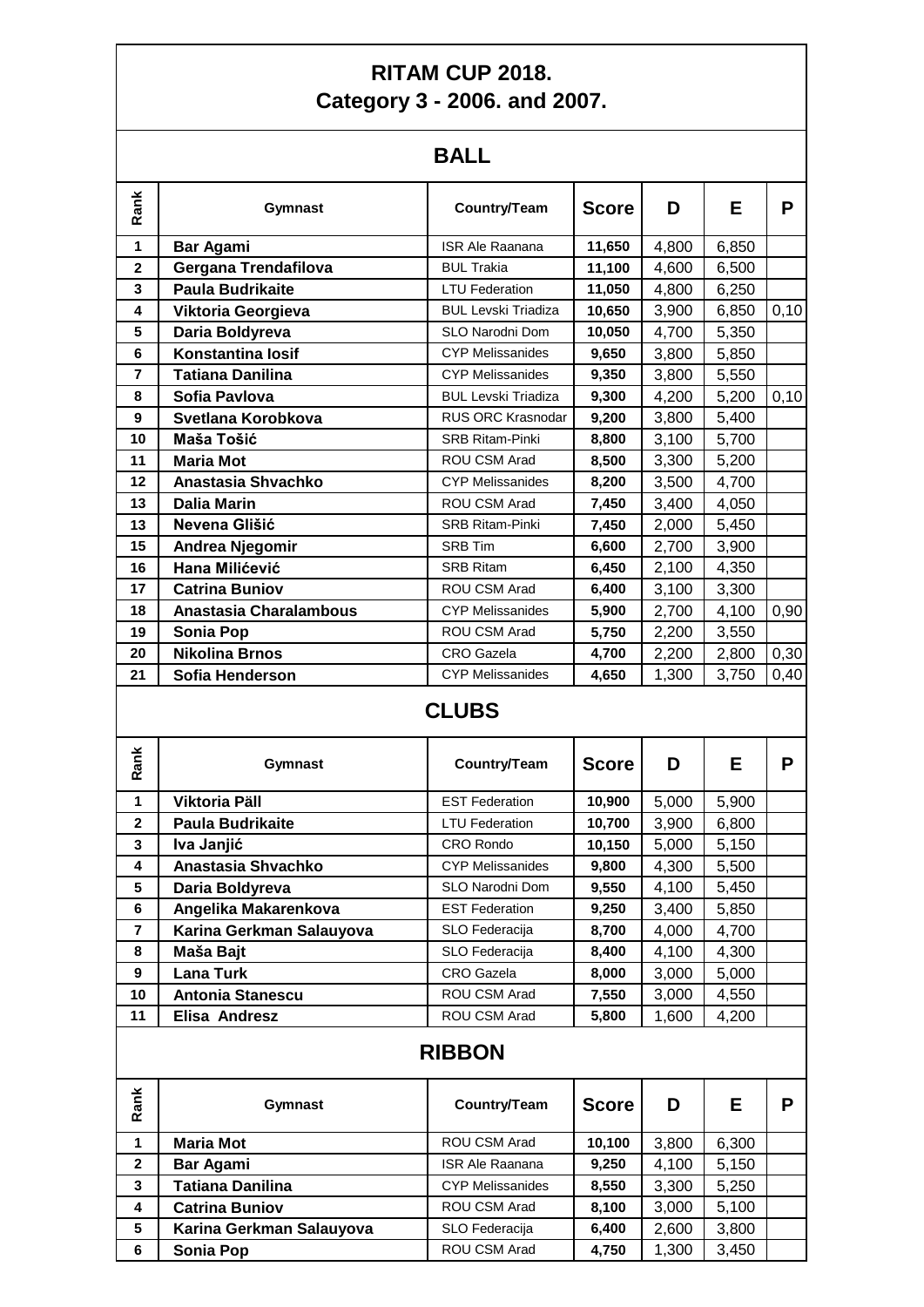#### **RITAM CUP 2018. Category 2 - 2008. and 2009. Belgrade, 21.04.2018.**

**APPARATUS**

| Rank         | <b>Gymnast</b>         | Country/Team                 | Total  |                | W/A          |                | <b>ROPE</b>  | <b>HOOP</b>    |              | <b>BALL</b>    |              |               | <b>CLUBS</b> |                | <b>RIBBON</b> |
|--------------|------------------------|------------------------------|--------|----------------|--------------|----------------|--------------|----------------|--------------|----------------|--------------|---------------|--------------|----------------|---------------|
|              |                        |                              |        | Rank           | <b>Score</b> | Rank           | <b>Score</b> | Rank           | <b>Score</b> | Rank           | <b>Score</b> | Rank          | <b>Score</b> | Rank           | <b>Score</b>  |
|              | Elena Pykhtina         | <b>RUS DYSH Ynost Moscvi</b> | 20,150 |                | 10,350       |                |              |                |              |                |              |               | 9,800        |                |               |
| $\mathbf{2}$ | Daniella Marusova      | <b>RUS DYSH Ynost Moscvi</b> | 18,150 | 3              | 9,950        |                |              | $\overline{2}$ | 8,200        |                |              |               |              |                |               |
| 3            | Mina Čolić             | <b>SRB Radnički</b>          | 17,900 | 6              | 9,100        |                |              |                | 8,800        |                |              |               |              |                |               |
| 4            | Dunja Milivojević      | <b>SRB Ritam-Pinki</b>       | 17,600 | $\overline{2}$ | 10,100       |                |              |                |              | $\overline{2}$ | 7,500        |               |              |                |               |
| 5            | Irina Egorova          | RUS DYSH Ynost Moscvi        | 17,450 | 4              | 9,550        |                |              |                |              |                |              | $\mathcal{P}$ | 7,900        |                |               |
| 6            | <b>Carina Crainic</b>  | <b>ROU CSM Arad</b>          | 17,400 |                |              | $\overline{1}$ | 8,900        |                |              |                |              |               |              |                | 8,500         |
| 7            | Konstantina Symeou     | <b>CYP Melissanides</b>      | 16.750 | $\overline{7}$ | 8.650        | 2              | 8.100        |                |              |                |              |               |              |                |               |
| 8            | Ema Tošić              | <b>SRB Ritam-Pinki</b>       | 16,650 | 5              | 9,300        | 3              | 7,350        |                |              |                |              |               |              |                |               |
| 9            | Kristiana Kodinova     | <b>BUL Trakia</b>            | 15,900 | 8              | 8.600        |                |              | 5              | 7,300        |                |              |               |              |                |               |
| 10           | Amaliya Solonukha      | <b>RUS DYSH Ynost Moscvi</b> | 15,550 | 10             | 7,400        |                |              |                |              |                | 8,150        |               |              |                |               |
| 11           | Minja Bekrić           | <b>SRB Ritam-Pinki</b>       | 15,250 | 9              | 7,900        |                |              | 4              | 7,350        |                |              |               |              |                |               |
| 12           | <b>Christy Bugeja</b>  | <b>MLT Ritmica</b>           | 14,500 | 11             | 7,350        |                |              | $\overline{7}$ | 7,150        |                |              |               |              |                |               |
| 13           | <b>Andra Crainic</b>   | <b>ROU CSM Arad</b>          | 14,050 |                |              | $\overline{4}$ | 6,800        | 6              | 7,250        |                |              |               |              |                |               |
| 14           | <b>Karina Kuncz</b>    | <b>ROU CSM Arad</b>          | 13,450 |                |              |                |              | 3              | 7,450        |                |              |               |              | $\overline{2}$ | 6,000         |
| 15           | <b>Marta Marcan</b>    | <b>CRO</b> Gazela            | 13,400 | 13             | 6,950        |                |              |                |              | 3              | 6,450        |               |              |                |               |
| 16           | Iva Lišnić             | <b>CRO Rondo</b>             | 13,100 | 15             | 6,700        |                |              | 9              | 6,400        |                |              |               |              |                |               |
| 17           | Paula Vujnovac         | <b>CRO</b> Rondo             | 12,850 | 15             | 6,700        |                |              | 10             | 6,150        |                |              |               |              |                |               |
| 18           | <b>Cesaria Crisan</b>  | <b>ROU CSM Arad</b>          | 12,200 |                |              | 5              | 6,150        | 11             | 6,050        |                |              |               |              |                |               |
| 19           | Iva Cvetković          | <b>SRB Paracin</b>           | 12,100 | 14             | 6,900        | 6              | 5,200        |                |              |                |              |               |              |                |               |
| 20           | <b>Tamara Stanivuk</b> | <b>SRB Ritmika</b>           | 11,850 | 11             | 7,350        | $\overline{7}$ | 4,500        |                |              |                |              |               |              |                |               |
| 21           | Vanessa Varga          | <b>ROU CSM Arad</b>          | 11,600 |                |              |                |              | 8              | 6,950        |                |              |               |              | 3              | 4,650         |
| 22           | Kseniia Podorozhkina   | <b>RUS DYSH Ynost Moscvi</b> | 9,600  | 17             | 5,100        |                |              | 12             | 4,500        |                |              |               |              |                |               |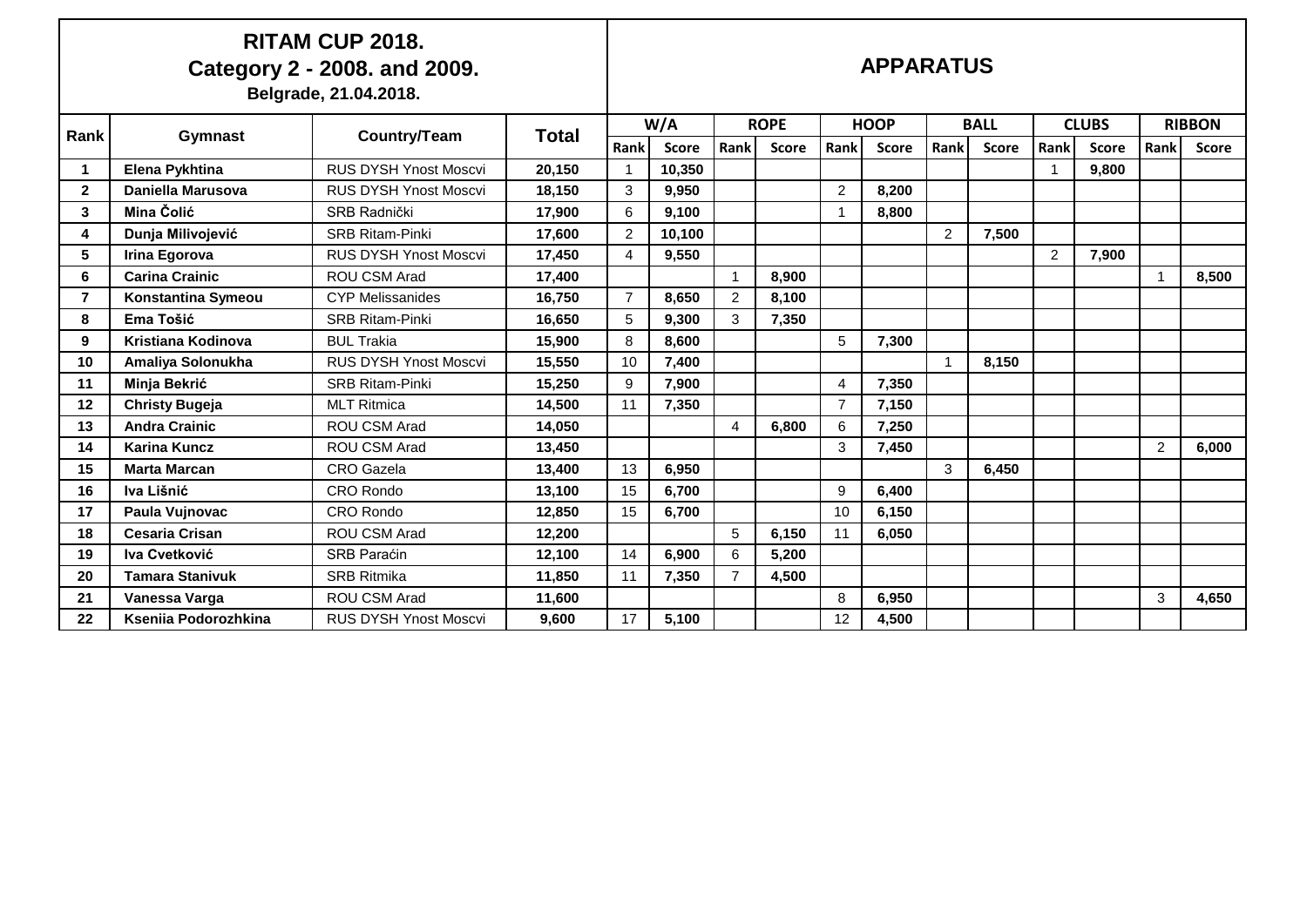## **RITAM CUP 2018. Category 2 - 2008. and 2009.**

## **W/A**

| Rank           | Gymnast              | <b>Country/Team</b>          | <b>Score</b> | D     | Е     | P    |
|----------------|----------------------|------------------------------|--------------|-------|-------|------|
| 1              | Elena Pykhtina       | <b>RUS DYSH Ynost Moscvi</b> | 10,350       | 3,000 | 7,450 | 0,10 |
| $\mathbf{2}$   | Dunja Milivojević    | <b>SRB Ritam-Pinki</b>       | 10,100       | 2,600 | 7,500 |      |
| 3              | Daniella Marusova    | <b>RUS DYSH Ynost Moscvi</b> | 9,950        | 2,700 | 7,250 |      |
| 4              | Irina Egorova        | <b>RUS DYSH Ynost Moscvi</b> | 9,550        | 2,900 | 6,650 |      |
| 5              | Ema Tošić            | <b>SRB Ritam-Pinki</b>       | 9,300        | 2,700 | 6,600 |      |
| 6              | Mina Čolić           | SRB Radnički                 | 9,100        | 2,200 | 6,900 |      |
| $\overline{7}$ | Konstantina Symeou   | <b>CYP Melissanides</b>      | 8,650        | 2,000 | 6,650 |      |
| 8              | Kristiana Kodinova   | <b>BUL Trakia</b>            | 8,600        | 2,100 | 6,500 |      |
| 9              | Minja Bekrić         | <b>SRB Ritam-Pinki</b>       | 7,900        | 2,000 | 5,900 |      |
| 10             | Amaliya Solonukha    | <b>RUS DYSH Ynost Moscvi</b> | 7,400        | 1,900 | 5,500 |      |
| 11             | Tamara Stanivuk      | <b>SRB Ritmika</b>           | 7,350        | 2,000 | 5,350 |      |
| 11             | Christy Bugeja       | <b>MLT Ritmica</b>           | 7,350        | 1,700 | 5,650 |      |
| 13             | Marta Marcan         | <b>CRO</b> Gazela            | 6,950        | 1,600 | 5,350 |      |
| 14             | Iva Cvetković        | <b>SRB Paraćin</b>           | 6,900        | 2,000 | 4,900 |      |
| 15             | Iva Lišnić           | <b>CRO Rondo</b>             | 6,700        | 1,800 | 4,900 |      |
| 15             | Paula Vujnovac       | <b>CRO Rondo</b>             | 6,700        | 2,000 | 4,700 |      |
| 17             | Kseniia Podorozhkina | <b>RUS DYSH Ynost Moscvi</b> | 5,100        | 1,100 | 4,000 |      |
|                |                      |                              |              |       |       |      |

#### **ROPE**

| Rank           | Gymnast                | Country/Team            | <b>Score</b> | D     | Е     | Р |
|----------------|------------------------|-------------------------|--------------|-------|-------|---|
|                | <b>Carina Crainic</b>  | ROU CSM Arad            | 8,900        | 4,100 | 4,800 |   |
| $\mathbf{2}$   | Konstantina Symeou     | <b>CYP Melissanides</b> | 8,100        | 3,700 | 4,400 |   |
| 3              | Ema Tošić              | <b>SRB Ritam-Pinki</b>  | 7,350        | 2,100 | 5,250 |   |
| 4              | <b>Andra Crainic</b>   | ROU CSM Arad            | 6,800        | 2,500 | 4,300 |   |
| 5              | <b>Cesaria Crisan</b>  | ROU CSM Arad            | 6,150        | 1,800 | 4,350 |   |
| 6              | Iva Cvetković          | <b>SRB Paracin</b>      | 5,200        | 2,100 | 3,100 |   |
| $\overline{7}$ | <b>Tamara Stanivuk</b> | <b>SRB Ritmika</b>      | 4,500        | 1,300 | 3,200 |   |

## **HOOP**

| Rank           | <b>Gymnast</b>         | Country/Team                 | <b>Score</b> | D     | E     | P    |  |  |
|----------------|------------------------|------------------------------|--------------|-------|-------|------|--|--|
| $\mathbf{1}$   | <b>Carina Crainic</b>  | ROU CSM Arad                 | 8,900        | 4,100 | 4,800 |      |  |  |
| $\mathbf{2}$   | Konstantina Symeou     | <b>CYP Melissanides</b>      | 8,100        | 3,700 | 4,400 |      |  |  |
| 3              | Ema Tošić              | <b>SRB Ritam-Pinki</b>       | 7,350        | 2,100 | 5,250 |      |  |  |
| 4              | <b>Andra Crainic</b>   | ROU CSM Arad                 | 6,800        | 2,500 | 4,300 |      |  |  |
| 5              | <b>Cesaria Crisan</b>  | <b>ROU CSM Arad</b>          | 6,150        | 1,800 | 4,350 |      |  |  |
| 6              | Iva Cvetković          | SRB Paraćin                  | 5,200        | 2,100 | 3,100 |      |  |  |
| $\overline{7}$ | <b>Tamara Stanivuk</b> | <b>SRB Ritmika</b>           | 4,500        | 1,300 | 3,200 |      |  |  |
| <b>HOOP</b>    |                        |                              |              |       |       |      |  |  |
| Rank           | <b>Gymnast</b>         | <b>Country/Team</b>          | <b>Score</b> | D     | E     | P    |  |  |
| 1              | Mina Čolić             | SRB Radnički                 | 8,800        | 3,200 | 5,600 |      |  |  |
| $\mathbf{2}$   | Daniella Marusova      | <b>RUS DYSH Ynost Moscvi</b> | 8,200        | 3,600 | 5,200 | 0,60 |  |  |
| 3              | <b>Karina Kuncz</b>    | <b>ROU CSM Arad</b>          | 7,450        | 3,100 | 4,350 |      |  |  |
| 4              | Minja Bekrić           | <b>SRB Ritam-Pinki</b>       |              |       | 4,950 |      |  |  |
| 5              |                        |                              | 7,350        | 2,400 |       |      |  |  |
| 6              | Kristiana Kodinova     | <b>BUL Trakia</b>            | 7,300        | 3,800 | 4,100 | 0,60 |  |  |
|                | <b>Andra Crainic</b>   | <b>ROU CSM Arad</b>          | 7,250        | 3,000 | 4,250 |      |  |  |
| $\overline{7}$ | <b>Christy Bugeja</b>  | <b>MLT Ritmica</b>           | 7,150        | 1,800 | 5,350 |      |  |  |
| 8              | Vanessa Varga          | ROU CSM Arad                 | 6,950        | 2,800 | 4,150 |      |  |  |
| 9              | Iva Lišnić             | CRO Rondo                    | 6,400        | 2,400 | 4,000 |      |  |  |
| 10             | Paula Vujnovac         | CRO Rondo                    | 6,150        | 2,100 | 4,050 |      |  |  |
| 11             | <b>Cesaria Crisan</b>  | <b>ROU CSM Arad</b>          | 6,050        | 2,000 | 4,050 |      |  |  |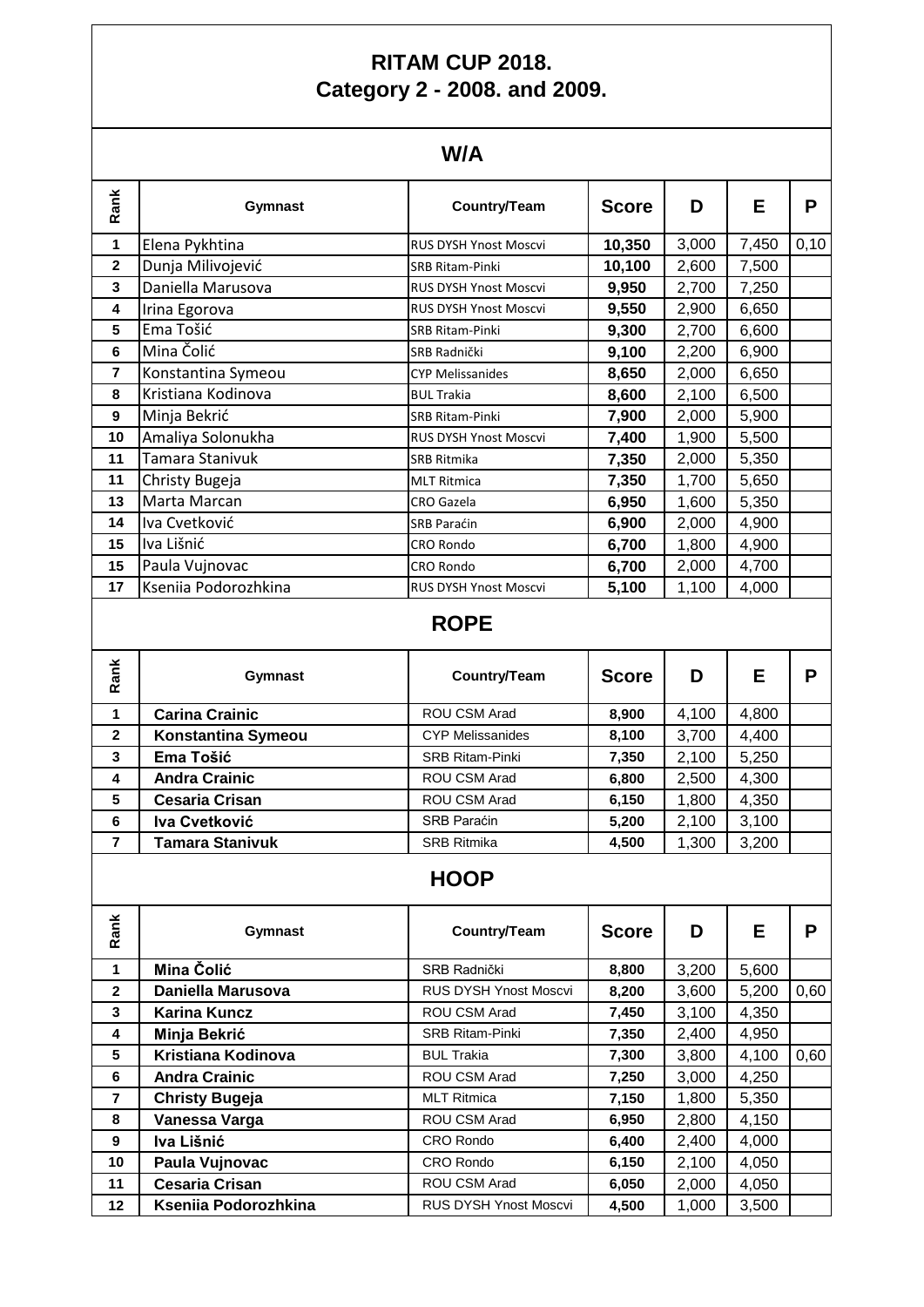## **RITAM CUP 2018. Category 2 - 2008. and 2009.**

|--|

|              |                       | ◡┌┕                          |              |       |       |      |  |  |
|--------------|-----------------------|------------------------------|--------------|-------|-------|------|--|--|
| Rank         | Gymnast               | Country/Team                 | <b>Score</b> | D     | E     | P    |  |  |
| $\mathbf{1}$ | Amaliya Solonukha     | <b>RUS DYSH Ynost Moscvi</b> | 8,150        | 3,700 | 4,450 |      |  |  |
| $\mathbf{2}$ | Dunja Milivojević     | <b>SRB Ritam-Pinki</b>       | 7,500        | 2,600 | 4,900 |      |  |  |
| 3            | <b>Marta Marcan</b>   | <b>CRO</b> Gazela            | 6,450        | 2,600 | 3,850 |      |  |  |
| <b>CLUBS</b> |                       |                              |              |       |       |      |  |  |
| Rank         | Gymnast               | Country/Team                 | <b>Score</b> | D     | E     | P    |  |  |
| 1            | Elena Pykhtina        | <b>RUS DYSH Ynost Moscvi</b> | 9,800        | 4,100 | 5,700 |      |  |  |
| $\mathbf{2}$ | Irina Egorova         | <b>RUS DYSH Ynost Moscvi</b> | 7,900        | 4,100 | 4,400 | 0,60 |  |  |
|              | <b>RIBBON</b>         |                              |              |       |       |      |  |  |
| Rank         | Gymnast               | Country/Team                 | <b>Score</b> | D     | E     | P    |  |  |
| 1            | <b>Carina Crainic</b> | ROU CSM Arad                 | 8,500        | 3,600 | 4,900 |      |  |  |
| $\mathbf{2}$ | <b>Karina Kuncz</b>   | ROU CSM Arad                 | 6,000        | 2,100 | 3,900 |      |  |  |
| 3            | Vanessa Varga         | ROU CSM Arad                 | 4,650        | 1,200 | 3,450 |      |  |  |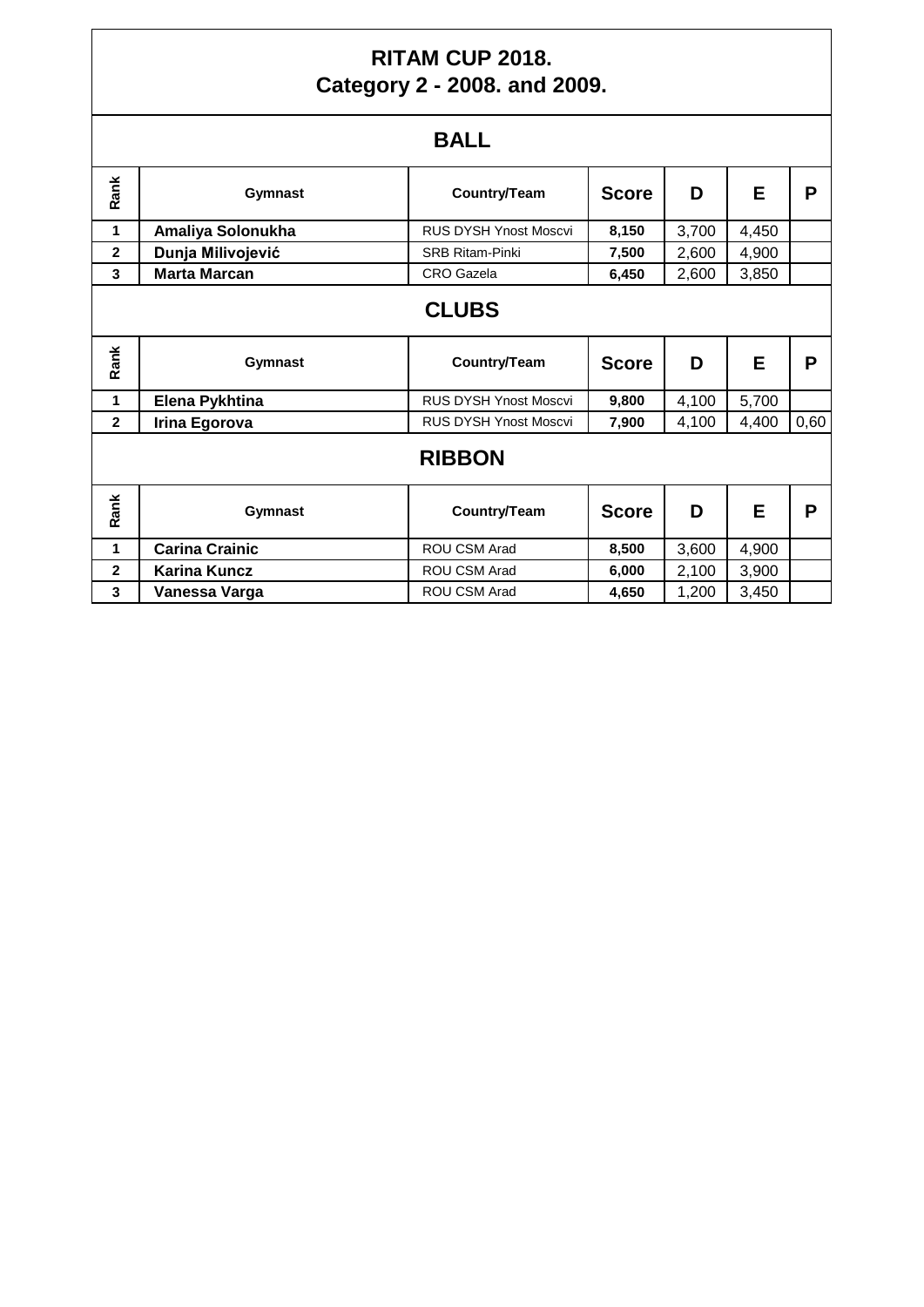| RITAM CUP 2018.<br>Category 1 - 2010. na younger<br>Belgrade, 21-22.04.2018. |                            |                              |              |               |              |
|------------------------------------------------------------------------------|----------------------------|------------------------------|--------------|---------------|--------------|
| Rank                                                                         |                            | W/A                          |              |               |              |
|                                                                              | Gymnast                    | Country/Team                 | <b>Total</b> | Rank          | <b>Score</b> |
| 1                                                                            | <b>Margarita Kuzmina</b>   | <b>RUS DYSH Ynost Moscvi</b> | 10,400       | 1             | 10,400       |
| $\mathbf{2}$                                                                 | Elena Vukmir               | <b>HUN MTK Budapest</b>      | 9,950        | $\mathcal{P}$ | 9,950        |
| 3                                                                            | <b>Meta Meilune</b>        | <b>LTU Federation</b>        | 8,850        | 3             | 8,850        |
| 4                                                                            | <b>Ekaterina Kirilina</b>  | <b>RUS DYSH Ynost Moscvi</b> | 8,750        | 4             | 8,750        |
| 5                                                                            | <b>Marija Rudenko</b>      | <b>RUS DYSH Ynost Moscvi</b> | 8,600        | 5             | 8,600        |
| 6                                                                            | Ivaila Velkovska           | <b>BUL Levski Triadiza</b>   | 8,200        | 6             | 8,200        |
| 7                                                                            | Elmira Kabilova            | <b>RUS DYSH Ynost Moscvi</b> | 8,100        | 7             | 8,100        |
| 8                                                                            | Alessia Koch               | <b>HUN MTK Budapest</b>      | 7,750        | 8             | 7,750        |
| 9                                                                            | Daria Liashenko            | <b>RUS DYSH Ynost Moscvi</b> | 7,550        | 9             | 7,550        |
| 10                                                                           | <b>Kaitlyn Varga</b>       | ROU CSM Arad                 | 6,950        | 10            | 6,950        |
| 11                                                                           | Sara Čolović               | <b>SRB Evita</b>             | 6,700        | 11            | 6,700        |
| 12                                                                           | Katja Rupić                | <b>CRO</b> Gazela            | 5,650        | 12            | 5,650        |
| 13                                                                           | <b>Christina Ioannidou</b> | <b>CYP Melissanides</b>      | 5,350        | 13            | 5,350        |
| 14                                                                           | Alisa Koretskaja           | <b>RUS DYSH Ynost Moscvi</b> | 4,100        | 14            | 4,100        |
| 15                                                                           | <b>Milica Miladinović</b>  | <b>SRB Evita</b>             | 3,450        | 15            | 3,450        |